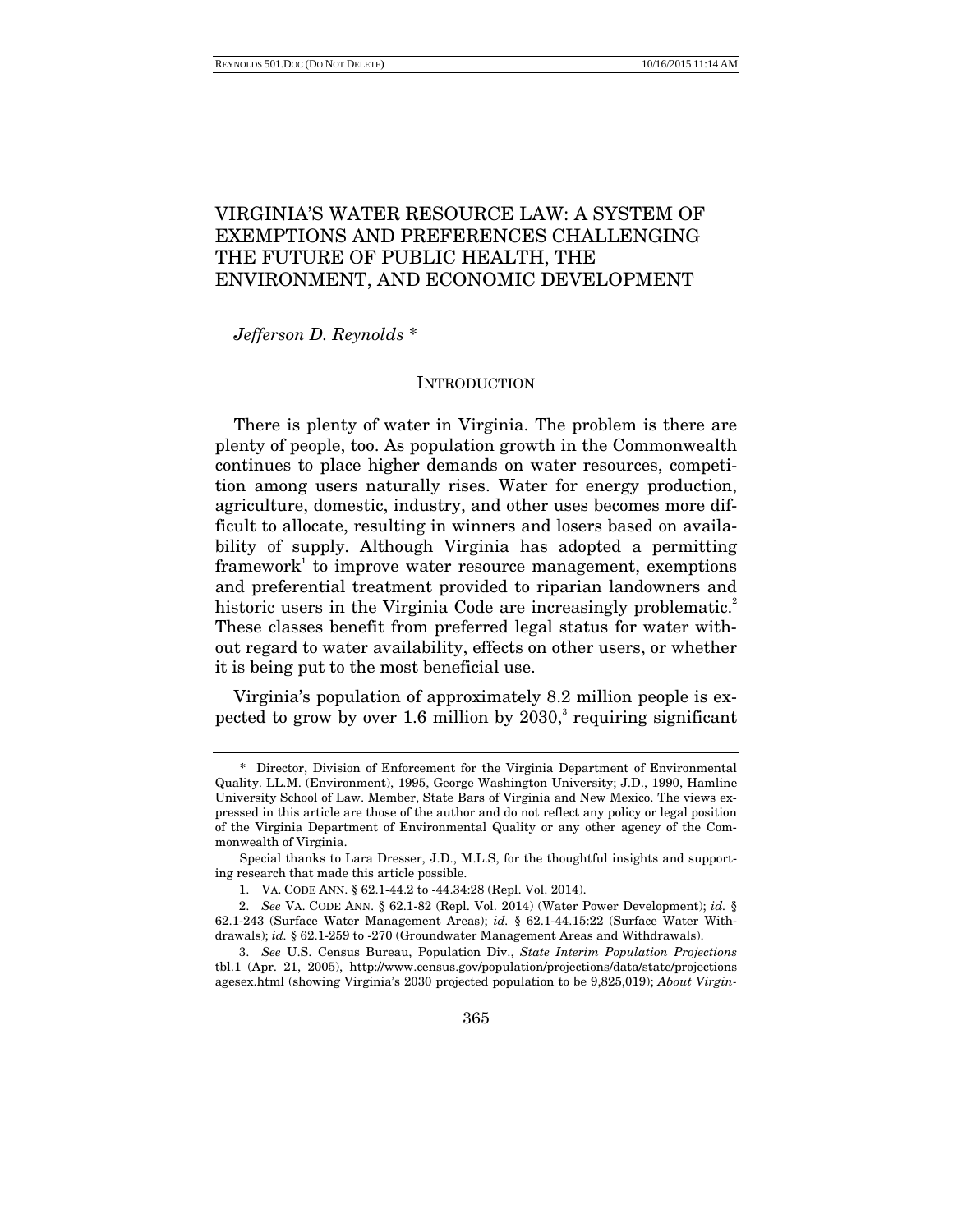additional water supply. In the most densely populated areas of Virginia, ground water aquifers are already under stress<sup>4</sup> and surface water use is under-regulated.<sup>5</sup> Unless riparian, exempt, and historic users will fully participate in a management framework for efficient water allocation, availability of the resource will be difficult to manage, and the Commonwealth will not fully realize improvements in public health, the environment, and economic development. This article discusses the influence of population growth on water supply with an emphasis on how some classes of water users have effectively preserved their future of water prosperity in the context of a growing demand for water. An analysis is provided on the following topics to support the foregoing statement: (1) the state of Virginia's water resource and projected population growth; (2) the foundation of law giving rise to preference for exempt riparian and historic users; (3) Virginia's constitutional premise to responsibly manage water; and (4) proposals to revise key sections of the Virginia Code to optimize and prolong the resource in support of Virginia's public health, environment, and long-term economic growth.

# I. POPULATION GROWTH AND THE STATE OF THE RESOURCE

# A. *Population in Virginia*

Spend a crisp autumn day in the endless color of the Shenandoah and it is easy to understand why people want to live in Virginia; this is a beautiful place. Along with the aesthetic quality, Virginia has a high standard of living, a remarkable education system, and a robust economy that exported \$19.2 billion in goods in 2014, $^6$  contributing to a ranking in the top ten economies in the nation<sup>7</sup> and number thirty-five in the world.<sup>8</sup> The U.S. Census

*ia*, *General Information*, VIRGINIA.GOV, http://virginia.gov/connect/about-virginia (last visited Oct. 1, 2015) (stating Virginia's current population as of 2012 to be 8,185,866).

 <sup>4.</sup> *See* VA. DEP'T OF ENVTL. QUALITY, OFFICE OF WATER SUPPLY, STATUS OF VIRGINIA'S WATER RESOURCES: A REPORT ON VIRGINIA'S WATER RESOURCES MANAGEMENT ACTIVITIES 11–12, 14, 58–59 (2014), http://www.deq.virginia.gov/Portals/0/DEQ/Water/Wa terSupplyPlanning/AWRP\_090814FINAL.pdf.

 <sup>5.</sup> *See id*. at 19, 61.

 <sup>6.</sup> VA. ECON. DEV. P'SHIP, *Robust Economy*, YESVIRGINIA.ORG, http://www.yesvirgin ia.org/ProBusiness/RobustEconomy (last visited Oct. 1, 2015).

 <sup>7.</sup> *See* U.S. DEP'T OF COMMERCE, BUREAU OF ECON. ANALYSIS, WIDESPREAD BUT SLOWER GROWTH IN 2013 (2014), bea.gov/newsreleases/regional/gdp\_state/2014/pdf/gsp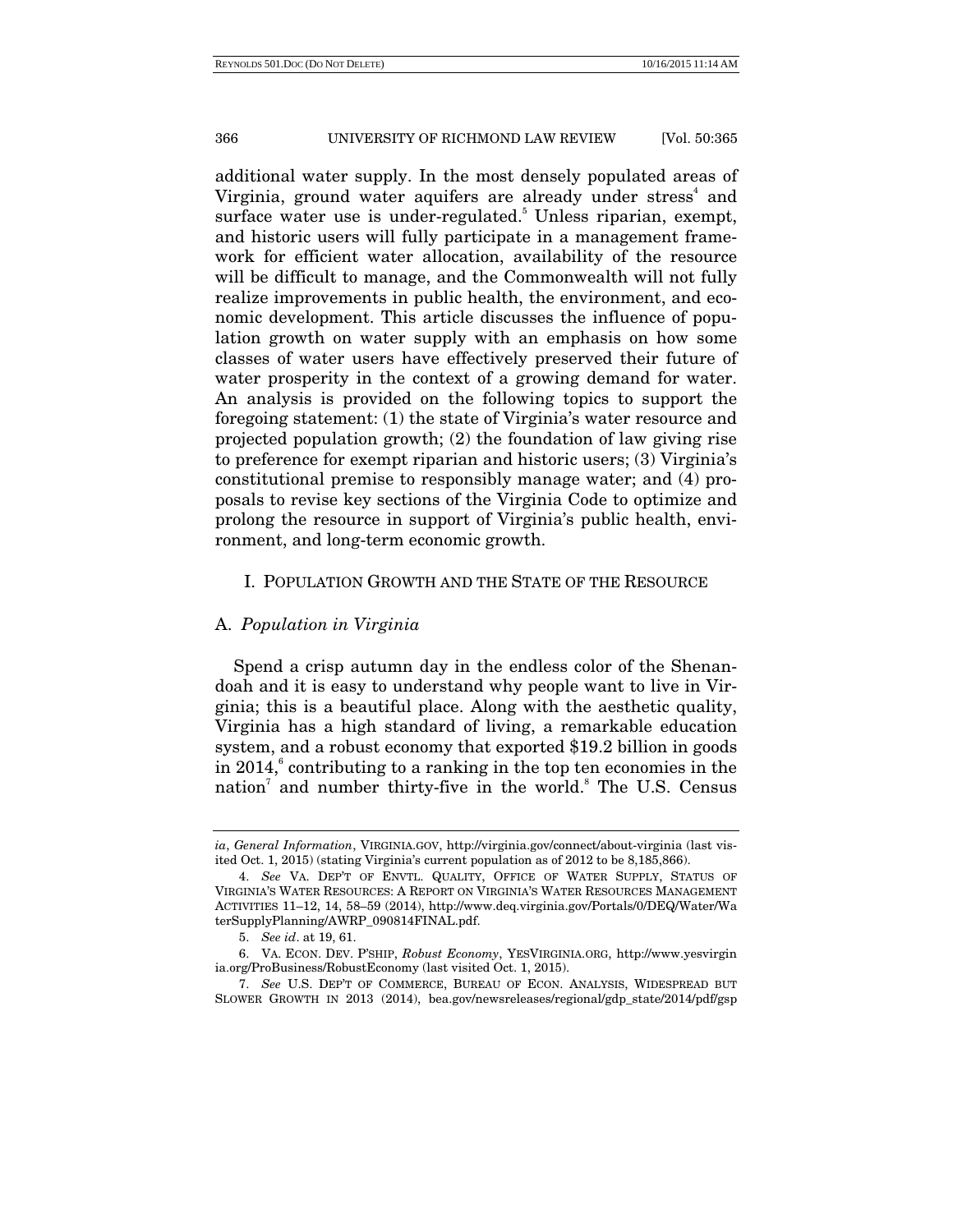Bureau reports that between 2000 and 2010, Virginia's population increased from 7.079 million to 8.001 million people.<sup>9</sup> Virginia's population is expected to reach 8.917 million by 2020 and 9.825 million by  $2030$ .<sup>10</sup> Virginia's economic success story is tied to a growing population that generates a strong work force, income and consumer spending power, taxation and revenue for government services and infrastructure, high gross domestic product, and economic development. Without added population, it would be difficult for Virginia's economy to grow.

Growth trends are most prominent in those localities that already have a high population and make the highest contribution to Virginia's economy. Data for 2010 shows that the five most populous localities are Virginia Beach, 437,994; Norfolk, 242,803; Chesapeake, 222,209; Richmond, 204,214; and Newport News,  $180,719$ <sup>11</sup> Since the 2000 Census, Virginia Beach rose by 3.0%, Norfolk by 3.6%, Chesapeake increased by 11.6%, Richmond rose by 3.2%, and Newport News rose by  $0.01\%$ .<sup>12</sup> Having the largest population of  $1,081,726$ , Fairfax County increased by  $11.5\%$ .<sup>13</sup> Significant rises in population also occurred in Prince William, with a population of 402,002, increasing by 43.2%; Chesterfield, with a population of 316,236, rose by 21.7%; Loudoun, with a population of 312,311, rose by 84.1%; and Henrico, with a population of 306,935, increased by  $17.0\%$ .<sup>14</sup>

14. *Id.*

<sup>0614.</sup>pdf (last visited Oct. 1, 2015).

 <sup>8.</sup> Virginia's Gross Domestic Product was \$426.133 billion in 2012 and estimated to be \$426.423 billion in 2013. *Id*. Compared to all domestic and world economies, Virginia ranks number thirty-five. *Id.*; *see also The World Factbook*, Country Comparison to the World, CENT. INTELLIGENCE AGENCY, https://www.cia.gov/library/publications/the-worldfactbook/fields/2195.html#top (last visited Oct. 1, 2015) (comparing country GDP).

 <sup>9.</sup> U.S. DEP'T OF COMMERCE, VIRGINIA: 2010: POPULATION AND HOUSING UNIT COUNTS: 2010 CENSUS OF POPULATION AND HOUSING tbl.1 (2012), http://www.census.gov/ prod/cen2010/cph-2-48.pdf.

 <sup>10.</sup> *See* U.S. Census Bureau, Population Div., *Interim State Population Projections: Population Pyramids of Virginia* (Apr. 21, 2005), http://www.census.gov/population/projec tions/data/statepyramid.html.

 <sup>11.</sup> U.S. DEP'T OF COMMERCE, *supra* note 9, at tbl.4.

 <sup>12.</sup> *Id*. at tbl.5.

 <sup>13.</sup> *Id.*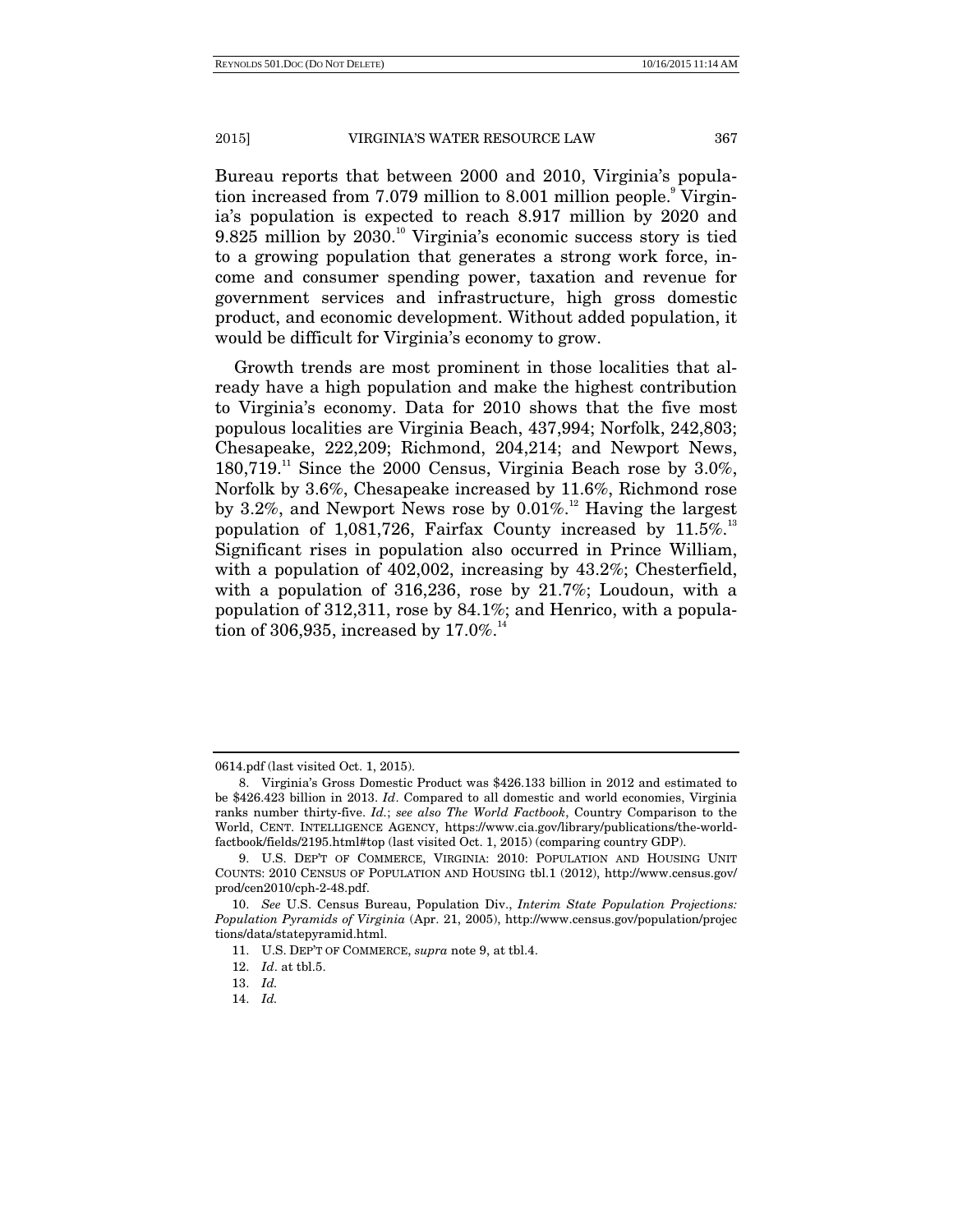## B. *Demand for the Resource*

Next to air, water is our most immediate and critical resource for survival. It is difficult to quantify how much water Virginia needs to stay healthy and keep growing. Virginia currently uses over 7 billion gallons per day ("gal/d") of water, $15$  and an added population of 1.8 million by 2030 will certainly increase demand for water to some degree. Using data for two of the more critical areas of water use, domestic and energy, some projections can be stated:

*Domestic Use Projection*: Assume a person uses 69.3 gal/d of water for all types of domestic use.<sup>16</sup> Multiplying that figure with 1.8 million produces a projection of an additional demand of 118.8 million gal/d of water.

*Energy Use Projection*: Electricity use is generally measured by household. Assuming that with an average household of three people, a population increase of 1.8 million would result in an additional 600,000 households in Virginia. Each household uses an average of 30.25 kilowatt-hour ("kWh") of electricity per day.17 An average of 25–60 gallons of water is required to generate one kWh of electricity, depending on the type of generation facility (i.e., coal fired, nuclear, natural gas).<sup>18</sup> The-

 <sup>15.</sup> VA. DEP'T OF ENVTL. QUALITY, *supra* note 4, at 23.

 <sup>16.</sup> This is a conservative estimate. *See Water Questions & Answers: How Much Water Does the Average Person Use at Home Per Day?*, U.S. GEOLOGICAL SURVEY ("USGS"), http://water.usgs.gov/edu/qa-home-percapita.html (last visited Oct. 1, 2015) (estimating each person uses approximately 80–100 gal/d of water); *see also* Am. Water Works Ass'n, *Water Use Statistics*, DRINKTAP.ORG, http://www.drinktap.org/home/water-information/con servation/water-use-statistics.aspx (last visited Oct. 1, 2015) (indicating that on average, people use water in the following daily quantities: showers (8.8 gal.), washing clothes (10 gal.), toilets (8.2 gal.), dishwashing (.7 gal.), baths (1.2 gal.), leaks (4.0 gal.), faucets (10.8 gal.), and other uses (1.6 gal.)).

 <sup>17.</sup> U.S. DEP'T OF ENERGY, *Frequently Asked Questions*, ENERGY INFORMATION ADMINISTRATION, (2009 data), http://www.eia.gov/tools/faqs/faq.cfm?id=97&t=3 (last visited Oct. 1,, 2015). Heating and ventilation systems are the largest energy consumers accounting for 44% of the electricity consumed by a Virginia household, followed by appliances at 38%, and water hearing at 18%. *Household Energy Use in Virginia*, ENERGY INFORMATION ADMINISTRATION (2009), http://www.eia.gov/consumption/residential/report s/2009/state\_briefs/pdf/va.pdf.

 <sup>18.</sup> U.S. DEP'T OF ENERGY, ENERGY DEMANDS ON WATER RESOURCES: REPORT TO CONGRESS ON THE INTERDEPENDENCY OF ENERGY AND WATER 38 tbl. V-1 (2006). *Cf.* Andrew R. Fishbein, *Public Water Energy Efficiency*, J. SCI. POL'Y & GOVERNANCE (2014), http://www.sciencepolicyjournal.org/uploads/5/4/3/4/5434385/ar\_fishbein\_2014\_public\_wat er\_energy\_efficiency..pdf.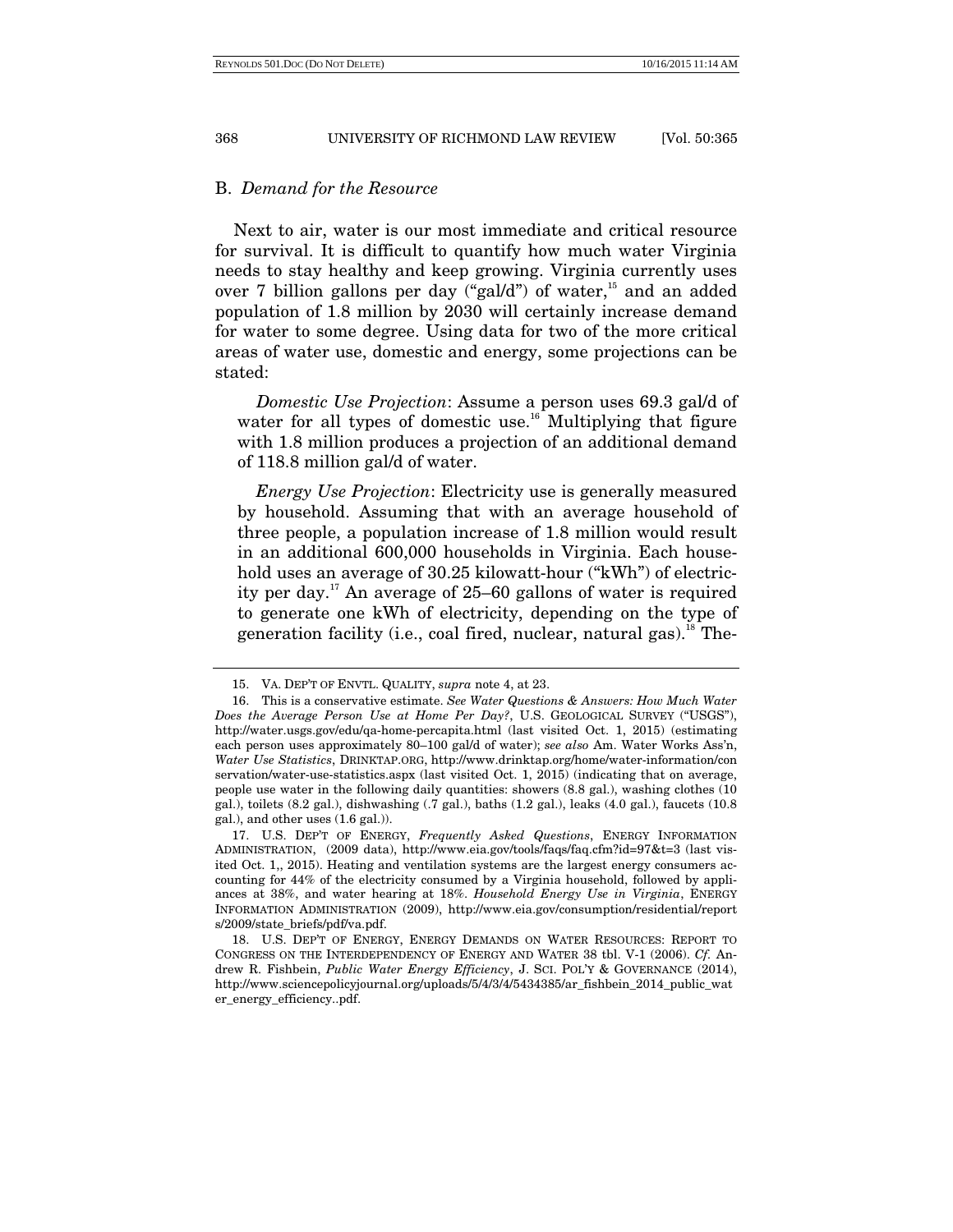se estimates result in a projected increased electricity demand of 18.2 million kWh per day and an increased water demand of 453 million gal/d to 1.089 billion gal/d.

The total increase in daily demand for water to service power and domestic use is projected to be 571.8 million gal/d to 1.542 billion gal/d. In addition, there may also be increases in water demand for other uses, including agricultural and landscape irrigation, manufacturing, mining, and aquaculture.<sup>19</sup>

The environment is the highest user of water supply.<sup>20</sup> The Clean Water Act<sup>21</sup> and Endangered Species Act<sup>22</sup> mandate the protection of in-stream flow to support assimilative capacity for water quality and habitat, but levels of flow are not specifically quantified by statute, nor are they generally considered in water use reporting protocols to assure flow regimes are maintained. $23$ Assimilative capacity is the ability of a stream to reduce the concentration of contaminants through natural physical, biological, and chemical processes.<sup>24</sup> Considering all uses of water supply, the potential increase in demand is significant.

The projected amount of water supply required to support growth in Virginia is reasonably accurate, but any method utilized to project water use is problematic. New technology development and improved water conservation methods are difficult to characterize and quantify. It is impossible to know if 1.8 million people will come to Virginia by 2030. Further, water is not consumed in the sense that it will never be available again; it is merely returned to the hydrologic cycle where it is redistributed

 <sup>19.</sup> USGS estimates water use for eight sectors, including public supply, irrigation, aquaculture, mining, domestic, livestock, industrial, and thermoelectric. U.S. GEOLOGICAL SURVEY, ESTIMATED USE OF WATER IN THE UNITED STATES IN 2005: CIRCULAR 1344 5 fig.1 (2009).

 <sup>20.</sup> As a necessary water user, the environment is absent from water-use data reported by the USGS and the Virginia Department of Environmental Quality ("DEQ"). *See id.*; VA. DEP'T OF ENVTL. QUALITY, *supra* note 4.

 <sup>21.</sup> *See* 33 U.S.C. §§ 1251–1387 (2012). DEQ regulates pollutant discharges pursuant to a delegated state program known as the Virginia Pollutant Discharge Elimination System ("VPDES"). *See* VA. CODE ANN. § 62.1-254 (Repl. Vol. 2014); VA. ADMIN. CODE § 25- 151-10 (2014).

 <sup>22.</sup> *See* 16 U.S.C. §§ 1531–1544 (2012).

 <sup>23.</sup> *See id*.; 33 U.S.C. §§ 1251–1387 (2012).

 <sup>24.</sup> U.S. ENVTL. PROT. AGENCY, ENVIRONMENTAL COMPLIANCE WORKSHOP: CLEAN WATER (2009), http://archive.epa.gov/pesticides/region4/ead/news/web/pdf/cwa\_corrections \_ga.pdf.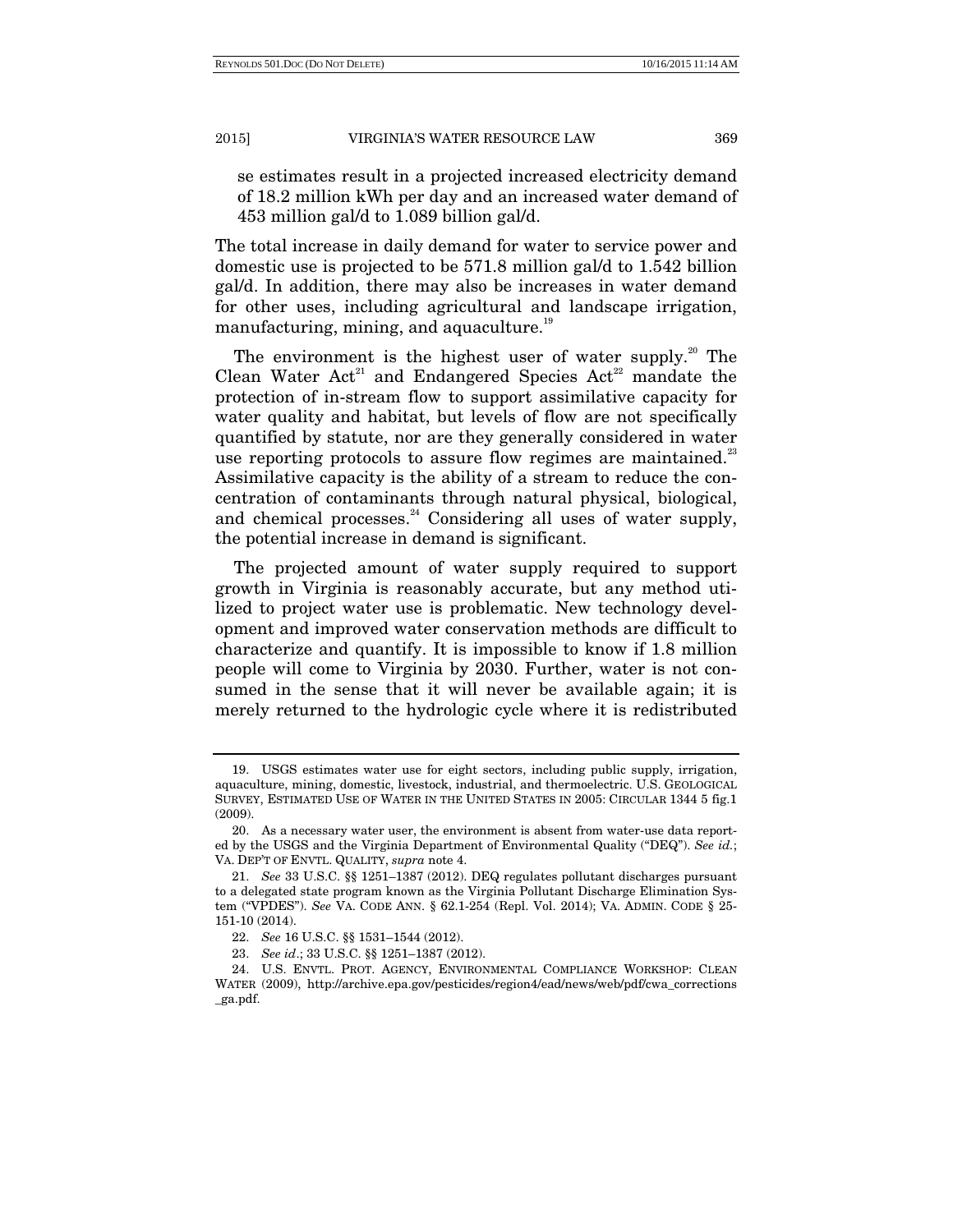and a water supply natural selection occurs. The rate of natural water recharge in the hydrologic cycle and the rate of consumption are highly variable on a year to year basis. $25$ 

Finally, aggregated national statistics for water demand can also be misleading. National trends indicate demand for water is leveling or decreasing slightly in comparison to an increase in national population.26 The data, however, is easily misinterpreted because water-supply service is provided by local water-supply authorities at the county and city levels. Communities with large or growing populations and stressed water resources do not necessarily mirror water demand trends at the national level. In contrast to national statistics, local water suppliers are generally in the best position to accurately determine water supply demand based on localized resource conditions and population projections.

#### C. *Ground Water and Surface Water Resources*

The areas experiencing the highest demand for water are also experiencing the most population growth. All of the highest growth areas are located in a physiographic province overlying a groundwater source known as the Coastal Plain Aquifer System.<sup>27</sup> The aquifer system is the only source of ground water for the overlying localities.<sup>28</sup>

All of the communities withdrawing water from the aquifer system are part of an established Groundwater Management Area subject to water conservation measures pursuant to the Groundwater Management Act ("GWMA").<sup>29</sup> An expansion of this

 <sup>25.</sup> *See* Heejun Chang et al., *Sensitivity of Urban Water Consumption to Weather and Climate Variability at Multiple Temporal Scales: The Case of Portland, Oregon*, 1 INT'L J. GEOSPATIAL & ENVTL. RES. 1 (2014); U.S. Geological Survey, *Natural Processes of Groundwater and Surface-Water Interaction: The Hydrologic Cycle and Interactions of Ground Water and Surface Water*, USGS (Jan. 11, 2013), http://pubs.usgs.gov/circ/circ 1139/htdocs/natural\_processes\_of\_ground.htm.

 <sup>26.</sup> U.S. GEOLOGICAL SURVEY, *supra* note 19, at 44 fig.13.

 <sup>27.</sup> *See* VA. DEP'T OF ENVTL. QUALITY, *supra* note 4, at 15 fig.6 (identifying Groundwater Management Areas of Virginia and the physiographic province of the Coastal Plain Aquifer System); *see also supra* text accompanying notes 11–14 (discussing population growth in Virginia).

 <sup>28.</sup> *See* VA. DEP'T OF ENVTL. QUALITY, *supra* note 4, at 15 fig.6.

 <sup>29.</sup> VA. CODE ANN. § 62.1-254 to -254-270 (Repl. Vol. 2014). The Eastern Virginia Groundwater Management Area and Eastern Shore Groundwater Management Area were both established pursuant to 9 VA. ADMIN. CODE § 25-600-20 (2014).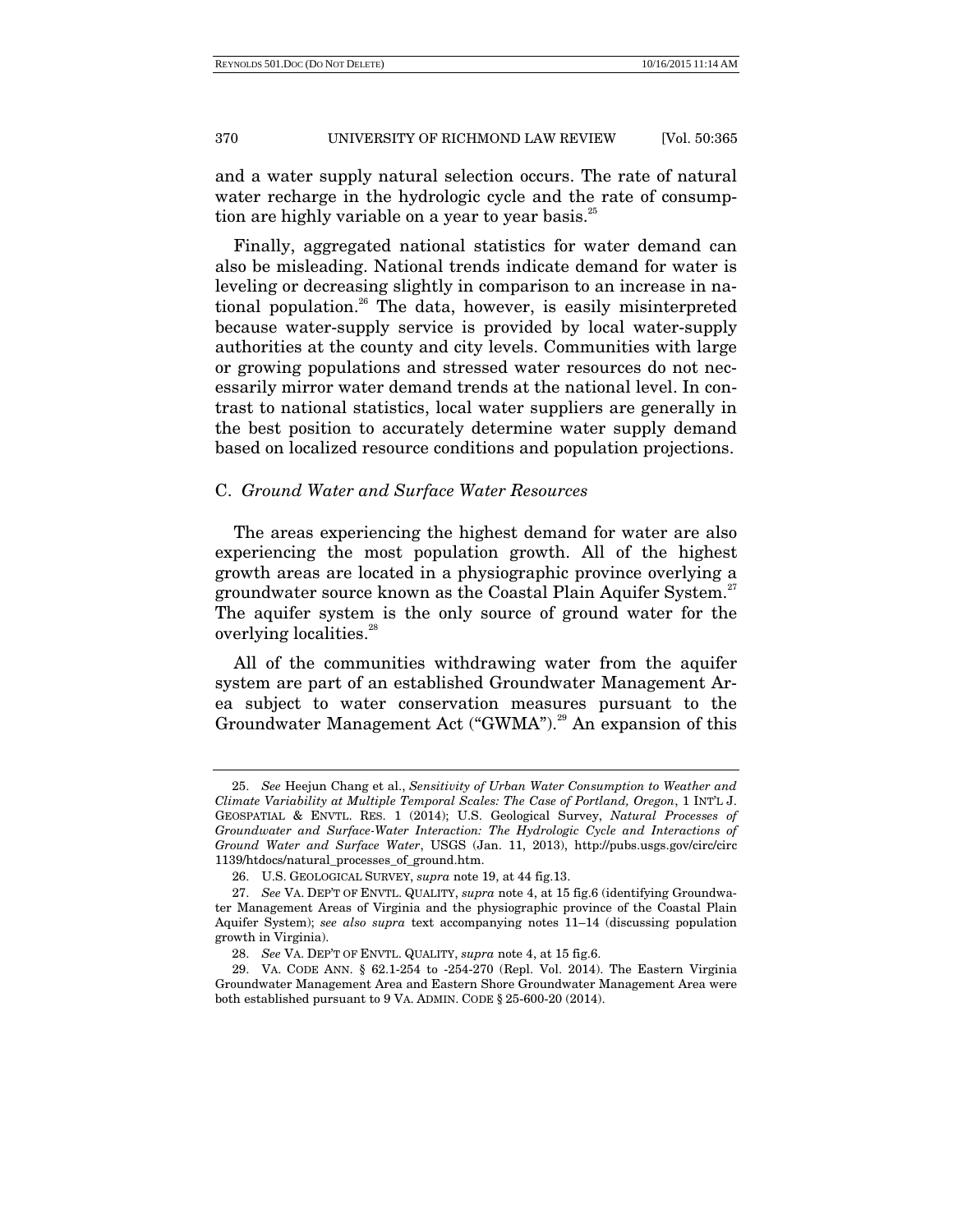management area was adopted in 2013 to include all localities serviced by the Coastal Plain Aquifer System, including Northern Virginia.30 A second Groundwater Management Area covers the Eastern Shore.<sup>31</sup>

> COMMONWEALTH OF VIRGINIA GROUNDWATER MANAGEMENT AREAS (GWMA)



 **Figure 1**. Virginia Groundwater Management Areas and the Coastal Plain Physiographic Province.

Although conservation efforts required by the GWMA are in place to help optimize and prolong the use of the aquifer system, recent data and modeling indicate that water withdrawals exceed the rate of recharge, and hydraulic head is in decline. $32$  Even though Virginia averages nearly forty-three inches of precipitation annually, $33$  the high rate of water withdrawals from a growing population will continue to degrade the aquifer system without more aggressive resource management. In addition, pumping

 <sup>30. 9</sup> VA. ADMIN. CODE § 25-600-20 (2014).

 <sup>31.</sup> *Id*.

 <sup>32.</sup> VA. DEP'T OF ENVTL. QUALITY*, supra* note 4, at 11–12, 58–59.

 <sup>33.</sup> Bruce P. Hayden & Patrick J. Michaels, *Virginia's Climate*, UNIV. OF VA. CLIMATOLOGY OFFICE, http://climate.virginia.edu/description.htm (last visited Oct. 1, 2015).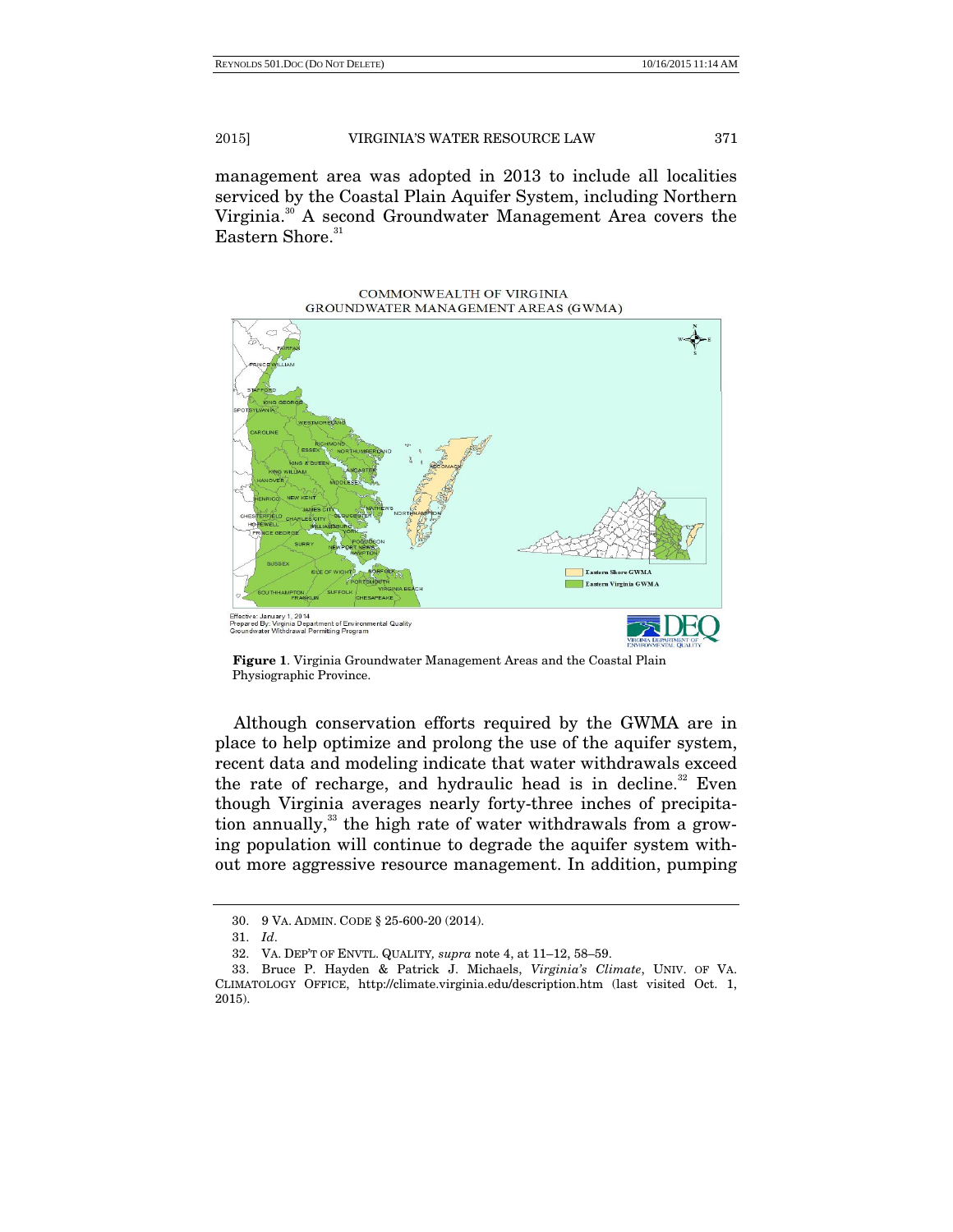has modified the original system conditions, causing land subsidence and a reduction in artesian pressure, known as "head."<sup>34</sup> Withdrawals occurring closer to the Atlantic Ocean are subject to salt water intrusion causing high concentrations of chloride contamination of fresh water supply.<sup>35</sup>

As early as 1996, hydrologists reported declining water levels in the Coastal Plain, with some hydrologists estimating a decline at a rate of 6.5 feet a year.<sup>36</sup> Land in the southeastern Coastal Plain subsided 24.2 millimeters at Franklin and 50.2 millimeters at Suffolk based on data reviewed for the period 1979 to 1995.<sup>37</sup> Cones of depression in the Piney Point, Aquia, and Potomac aquifers have reversed hydraulic gradients, resulting in saltwater intrusion.38 Most recently monitored conditions indicate that water levels in some areas have declined more than 150 feet and water levels throughout the entire system continue to decline an average of 2.4 feet per year.<sup>39</sup> Data and trends for water demand indicate current rates of withdrawal from the aquifer system are not sustainable.<sup>40</sup> Sea level rise is also a significant contributing fac $tor.<sup>41</sup>$ 

In addition to ground water, communities in the Coastal Plain are serviced by surface water resources. As Figure 2 depicts, the primary river basins providing surface water include the Potomac, Rappahannock, York, and James. Areas with stressed surface water resources may be designated Surface Water Management Areas that require conservation measures.<sup>42</sup> Surface water and ground water are intimately linked in the hydrologic cycle.

 41. *See* VA. INST. OF MARINE SCI., CTR. FOR COASTAL RES. MGMT., RECURRENT FLOODING STUDY FOR TIDEWATER VIRGINIA 85 (2013).

42. VA. CODE ANN. § 62.1-242 (Repl. Vol. 2014).

 <sup>34.</sup> VA. WATER RESOURCE RES. CTR., A GUIDE TO VIRGINIA'S GROUNDWATER 16 (1997).

 <sup>35.</sup> *See id*. at 19–20.

 <sup>36.</sup> ROBERT E. MACE, PEER REVIEW OF VIRGINIA'S GROUNDWATER MANAGEMENT PROGRAM 3 (2011).

 <sup>37.</sup> *Id*. at 4.

 <sup>38.</sup> *Id*.

 <sup>39.</sup> *Id*. at 12; *see also* VA. DEP'T OF ENVTL. QUALITY, *supra* note 4, at 14.

 <sup>40.</sup> MACE, *supra* note 36, at 4–6. The term "sustainable" is premised on a regulatory requirement that water levels cannot decline more than 80% of the difference between predevelopment water levels and the top of the aquifer. The standard is commonly referred to as the "80 percent criterion." 9 VA. ADMIN. CODE § 25-610-110.D.3(h) (2014). *See also* VA. DEP'T OF ENVTL. QUALITY, *supra* note 4, at 59 (discussing potential effects of excessive water withdrawals).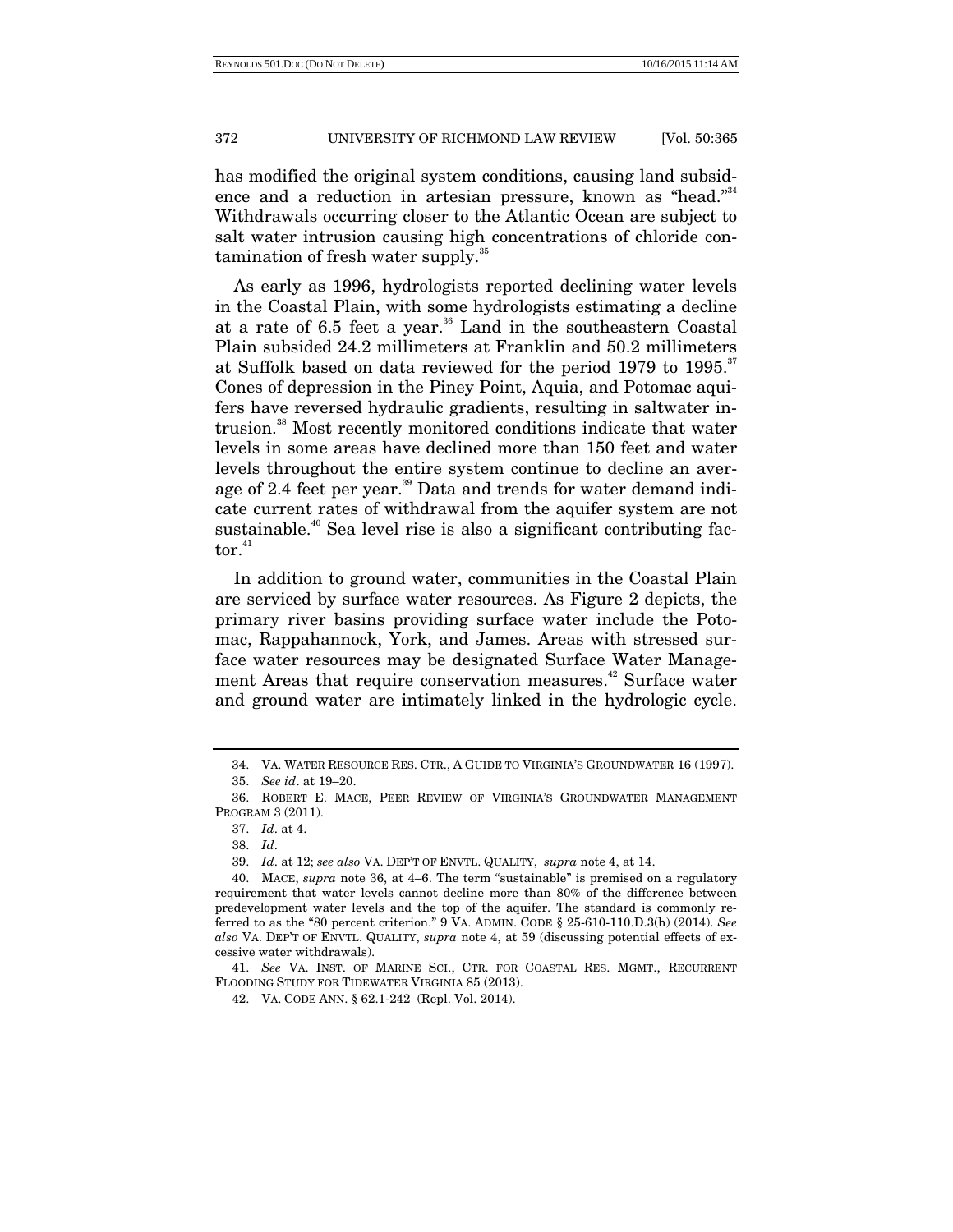Reductions in available ground water frequently result in reductions to surface water because of lowering of the water table, increased infiltration, and reduced spring water production.<sup>43</sup> During extended drought, ground water may be the only source of water for stream flow.<sup>44</sup>



 **Figure 2**. Virginia River Watersheds.

Although there are currently no Surface Water Management Areas in Virginia, this is not indicative of an abundance of surface water. As much as 90% of all existing surface water withdrawals in Virginia are excluded from permitting requirements and receive limited regulatory oversight.<sup> $45$ </sup> As a result, there is limited consumer accountability, making management of surface water challenging and unpredictable.

#### D*. Monitoring Ground Water and Surface Water Resources*

Virginia's water resource monitoring system does not provide sufficient data for the areas where resource management is needed most. The Virginia Department of Environmental Quality

 <sup>43.</sup> VA. WATER RESOURCE RES. CTR., *supra* note 34, at 8–9.

 <sup>44.</sup> *Id*. at 10.

 <sup>45.</sup> VA. DEP'T OF ENVTL. QUALITY, *supra* note 4, at 59. For a discussion of surface water withdrawal exemptions see Part II.C. *See infra* note 100; *see also* VA. CODE ANN. § 62.1-243 (Repl. Vol. 2014) (providing that a surface water withdrawal permit is not required for: (1) withdrawals of less than  $300,000$  gallons per month ("gal/m"); (2) withdrawals for non-consumptive use; and (3) any withdrawal in any area that has not been declared a Surface Water Management Area).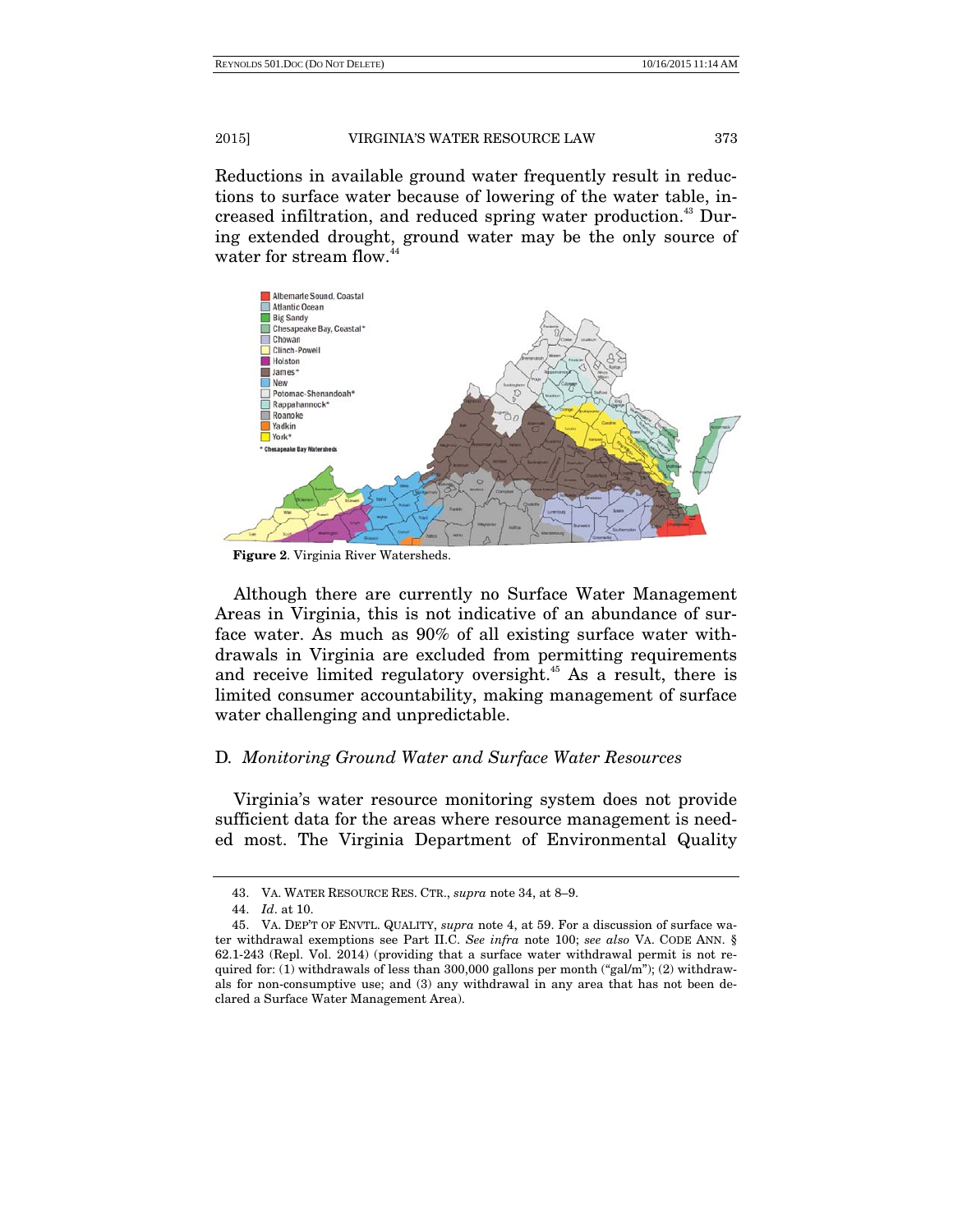("DEQ") and the U.S. Geological Survey maintain a limited number of water monitoring stations to assess water supply.<sup>46</sup> Only ninety-eight surface water gauges were monitored for stream flow on an eight-week schedule for 52,232 miles of streams and rivers in nine major watersheds and 248 lakes covering approximately  $162,000$  acres.<sup>47</sup> A limited number of monitoring stations servicing large geographic areas does not produce sufficient, objective data sets over time, resulting in an inability to accurately evaluate water supply. There is a similar problem where ground water is concerned. Only 418 ground water monitoring stations are operating across the entire state.<sup>48</sup>

The number of water monitoring stations in Virginia for ground water and surface water has consistently declined over the last twenty years because of insufficient funding.<sup>49</sup> However, much like fuel or any other precious resource, accountability of water is required to fully understand supply, demand, pricing, and responsible management. Meaningful and sustained funding to support data collection and analysis is essential to accurately account for Virginia's water resources to project available supply.

The lack of monitoring by interested state and federal agencies is compounded by an inability to require comprehensive reporting of withdrawals from water users. DEQ adopted regulations in 1990 to require reporting of both surface and ground water withdrawals, but the regulations do not include enforcement authority.50 As a result, many withdrawals continue to go unreported and unaccounted.<sup>51</sup> Legislation was introduced in the Virginia General Assembly during both the 2010 and 2011 sessions proposing

 51. Anyone withdrawing in one of the two existing Groundwater Management Areas is required to report how much water they withdraw, and the requirement does not apply outside of the management areas. VA. CODE ANN. § 62.1-244 (Repl. Vol. 2014).

 <sup>46.</sup> VA. DEP'T OF ENVTL. QUALITY, *supra* note 4, at 2.

 <sup>47.</sup> *Id*. at 1–3.

 <sup>48.</sup> *Id.* at 4.

 <sup>49.</sup> *Id.* at 61–62.

 <sup>50.</sup> DEQ has limited data for water withdrawals dating to as early as 1982 from voluntary reporting. VA. CODE ANN. § 62.1-44.38.C (Repl. Vol. 2014). Sections 25-200-20 to 25-200-30 of the Virginia Administrative Code require surface water withdrawal reporting for water resource management and formulation of "water supply plans . . . for consideration by the General Assembly and in delineating surface water management areas." 9 VA. ADMIN. CODE §§ 25-200-20–30 (2014). Agriculture withdrawals are required to report if their use exceeds 1 million gal/m. All other users with a withdrawal exceeding 300,000 gal/m must also report. 9 VA. ADMIN. CODE § 25-200-30 (2014).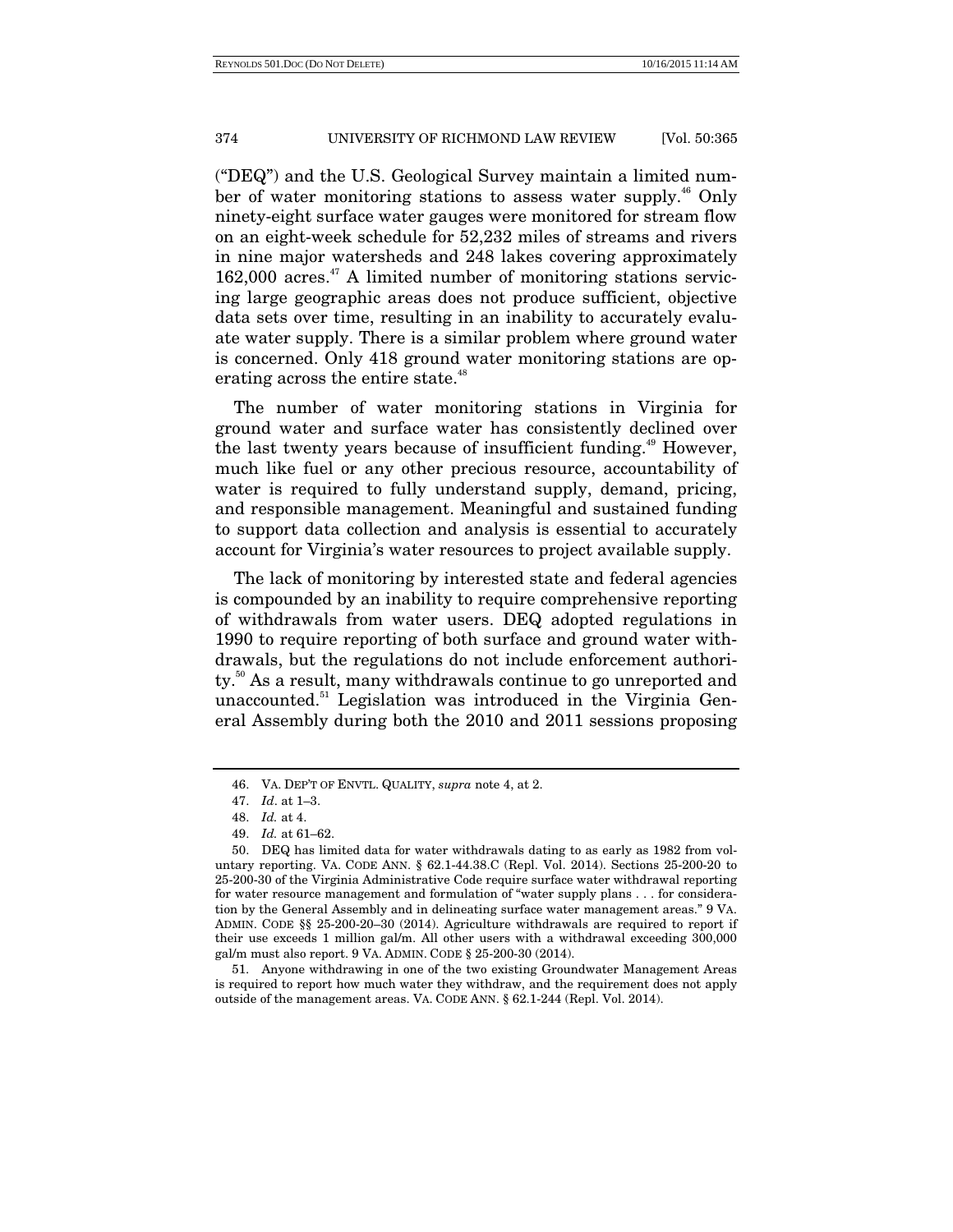more comprehensive reporting and clear enforcement authority.<sup>52</sup> Both measures failed,<sup>53</sup> suggesting opposition in some segments of the regulated community to require more comprehensive water accountability.

# II. THE FOUNDATION OF LAW GIVING RISE TO EXEMPTION AND **PREFERENCE**

#### A. *Riparian Rights to Surface Water*

Since the earliest recorded history, there has been recognition that water should be managed as a precious public resource— "[b]y natural law the following things belong to all men, namely: mankind, the air, running water, the sea, and for this reason the shores of the sea."<sup>54</sup> In 528 A.D., Roman Emperor Justinian I ordered the first written compilation of laws that included sections for water resource management.<sup>55</sup> Emphasizing that water is a public resource placed in the government's trust to protect, the Justinian Code also provides the first evidence of riparian rights.<sup>56</sup> Water was vested in the public, but users living along shorelines retained the ability to use the water so long as it was returned in similar quality and quantity.<sup>57</sup> This legal principle is the foundation of English common law and subsequent American common law applied in Virginia.

The effect of the American Revolution on Virginia, as in other colonies, was the transfer of political power and sovereignty over land and water from the English Crown to the General Assembly

 <sup>52.</sup> *See* H.B. 696, Va. Gen. Assembly (Reg. Sess. 2010); H.B. 1738, Va. Gen. Assembly (Reg. Sess. 2011).

 <sup>53.</sup> *See* Va. Legislative Info. Sys., Bill List: Failed, H.B. 696 (Reg. Sess. 2011), https: //lis.virginia.gov/cgi-bin/legp604.exe?111+lst+FAI; Va. Legislative Info. Sys., H.B. 1738 History: Vetoed by Governor (Reg. Sess. 2011), http://lis.virginia.gov/cgi-bin/legp604.exe ?111+sum+HB1738 (last visited Oct. 1, 2015).

 <sup>54.</sup> *See* 2 S.P. SCOTT, THE CIVIL LAW 33 (1932).

 <sup>55.</sup> ROBERT SPEED ET AL., BASIN WATER ALLOCATION PLANNING: PRINCIPLES, PROCEDURES AND APPROACHES FOR BASIN ALLOCATION PLANNING 21 (2013).

 <sup>56.</sup> *Id*.

 <sup>57.</sup> S.P. SCOTT, *supra* note 54, at 34 ("The public use of the banks of rivers is also subject to the Law of Nations, just as the use of the river itself is; and hence anyone has a right to secure a vessel to them, to fasten ropes to trees growing there, or to deposit any cargo thereon, just as he has to navigate the river itself; but the ownership of the same is in those whose lands are adjacent, and therefore the trees growing there belong to them.").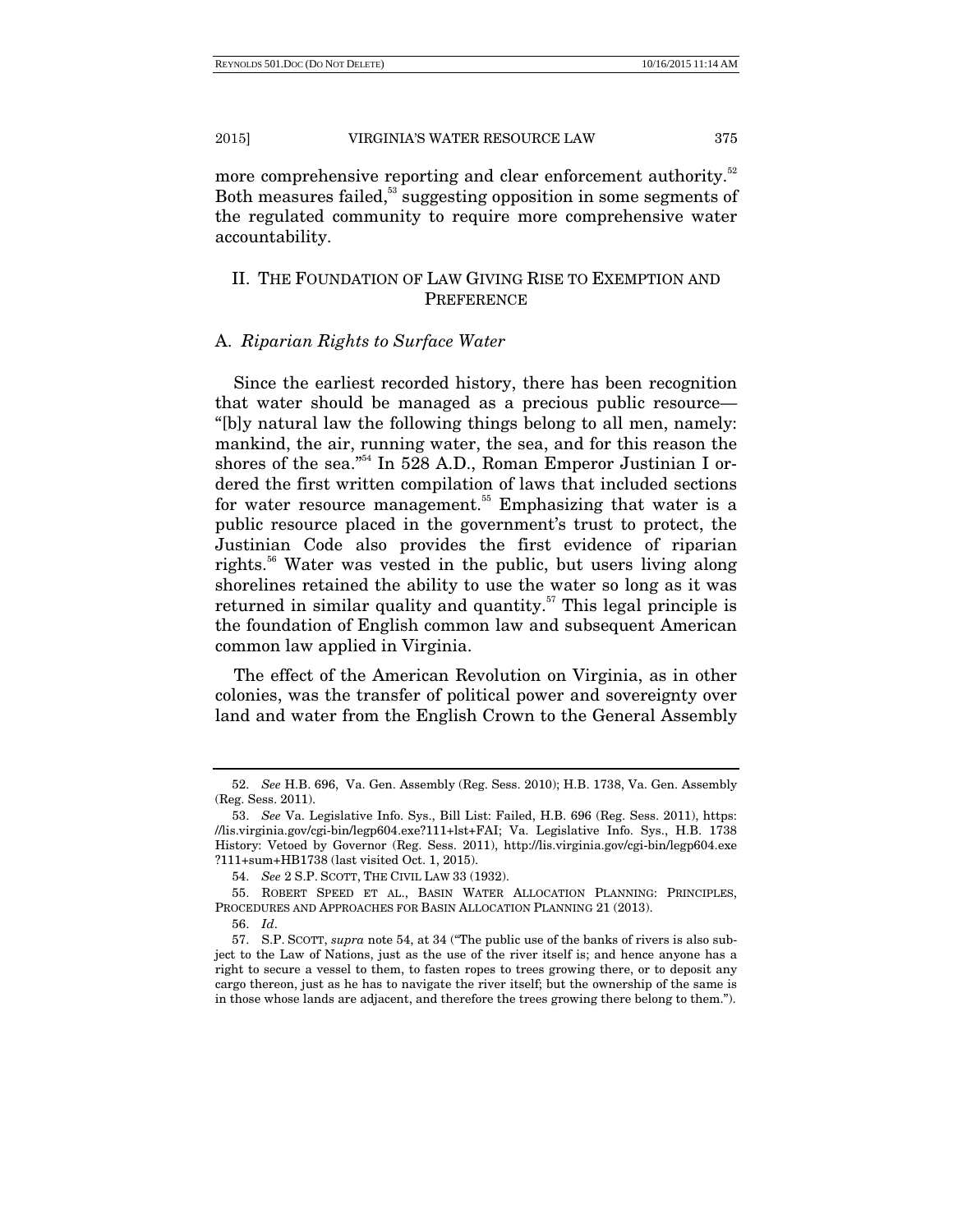"in trust for all the people of the state."<sup>58</sup> Whatever rights may have been conveyed in property or water by the English Crown, inclusive of grants and patents,<sup>59</sup> were subject to scrutiny because they were inconsistent with principles of *jus publicum* and the new democracy.<sup>60</sup> The authority to govern Virginia's resources was firmly placed in the General Assembly for the benefit of everyone in the new Commonwealth. $61$ <sup>61</sup> The independence of Virginia is also the point at which courts were no longer subject to the influence of the Crown, and an independent system of Virginia common law defining riparian rights began.

Riparian law in Virginia is premised on the principle that the surface water right is attached to the riparian land. Although there are similarities in application, riparian law does not apply to ground water.<sup>62</sup> The term "riparian rights" traditionally refers to a set of four common law benefits that accrue to the owner of land adjacent to water, including rights to: (1) access water and navigable channels; (2) build a pier to navigable water; (3) accretions or alluvium that may naturally occur; and (4) reasonable use of water without interfering with the reasonable use of others.<sup>63</sup> The fourth right is most relevant to water supply.

Riparian users have a tenuous and unpredictable hold on their water supply. A user's reasonable use is highly dependent on the reasonable use of others.<sup>64</sup> This is characterized as a usufructuary

 <sup>58.</sup> ALVIN T. EMBREY, WATERS OF THE STATE, 135–36 (1931).

 <sup>59.</sup> Crown grants and patents were introduced to the colonies to promote commerce and economic development. *Id.* at 130–34. The first Crown grants in Virginia were given by King James in 1606 with the instruction that the colony be "governed as near to the common laws of England, and the etiquely thereof." ALVIN T. EMBREY, HISTORY OF FREDERICKSBURG VIRGINIA 8 (1939). Language in Crown grants varies, but generally recognizes that riparian use is subject to "common" rights. Some Crown grants were specific to grant headwaters and segments extending from them, indicating the waterway and bottomland were part of the grant. This is rare. Generally, riparian rights were a vested right in the owner, but the right was also subject to the "commons" since waterways served as highways, sources of food, and were frequently used for commerce. EMBREY, WATERS, *supra* note 58, at 133–35.

 <sup>60.</sup> EMBREY, WATERS, *supra* note 58, at 135–36.

 <sup>61.</sup> *Id.*; *see also* Martin v. Waddell, 41 U.S. 367, 367–68 (1842) (explaining that water rights were vested in the people for their common use).

 <sup>62.</sup> U.S. DEP'T. OF COMMERCE, PROCEEDINGS OF THE NATIONAL WATER CONSERVATION CONFERENCE ON PUBLICLY SUPPLIED POTABLE WATER 24 (1982).

 <sup>63.</sup> Scott v. Burwell's Bay Improvement Ass'n, 281 Va. 704, 710, 709 S.E.2d 858, 861– 62 (2011).

 <sup>64.</sup> *See* DANTE A. CAPONERA, PRINCIPLES OF WATER LAW AND ADMINISTRATION 129 (1992).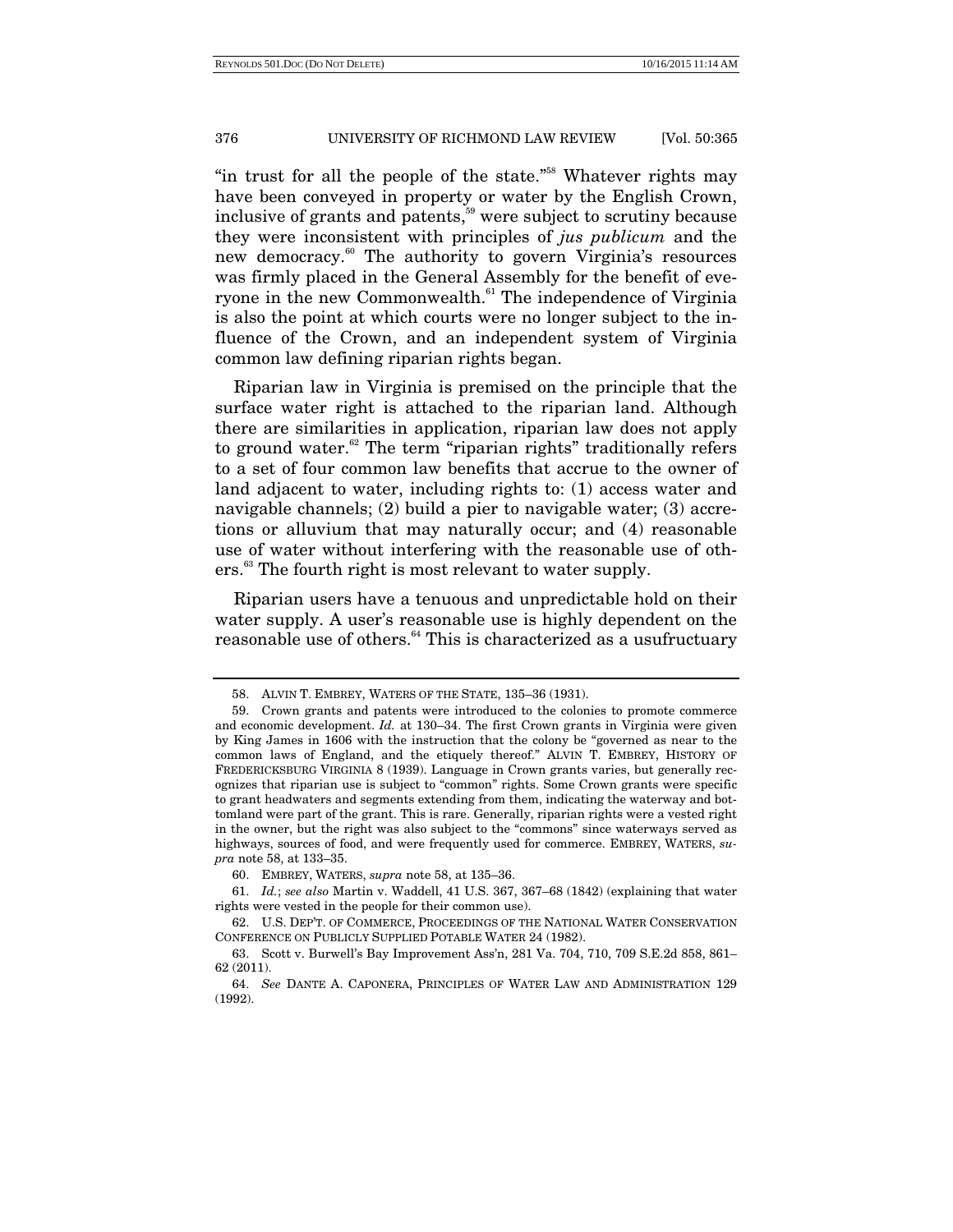or correlative right.<sup>65</sup> For example, in a long drought, users must share the burden of reduced in-stream flow by also reducing their proportional use. In practice, however, riparian use of water is not systematically coordinated or managed among users. Upstream riparian users may fail to accommodate usage reduction when required, leaving downstream users subject to loss of water supply and potential harm.

In this scenario, downstream users may pursue damages and equitable relief for the unfair treatment, but this requires complex, technical and sometimes lengthy litigation, the expense of which cannot usually be incurred by small users. If the conflict is litigated and a decision is rendered by a court, it has no res judicata.66 In other words, there is no binding affect and there is no future application of the decision. $67$  A court's decision would likely be limited to a determination of reasonable use among the parties for a specific set of water supply conditions and a specific set of uses.<sup>68</sup> The calculus for determining what is reasonable use is highly variable and uses that are adjudged reasonable one day may be unreasonable the next.<sup>69</sup> Finally, unless all riparian users in a stream segment are joined as parties to the litigation, a court's decision cannot comprehensively determine reasonable use and protect correlative rights.

Riparian users may change or increase their reasonable use.<sup>70</sup> As an example, a riparian farmer owns a 100-acre parcel near a stream for growing sweet corn. The farmer relies primarily on rain water to keep the field healthy and exercises his riparian right to irrigate the field only once or twice a year. The use main-

 <sup>65.</sup> A. Dan Tarlock, *Prior Appropriation: Rule, Principle, or Rhetoric?*, 76 N.D. L. REV. 881, 897 (2000).

 <sup>66.</sup> Harold A. Ranquist, Res Judicata: *Will It Stop Instream Flows from Being the Wave of the Future?*, 20 NAT. RESOURCES J. 121, 123, 148 (1980).

 <sup>67.</sup> *Id*. at 123.

 <sup>68.</sup> *See* Davis v. Town of Harrisonburg, 116 Va. 864, 869, 83 S.E. 401, 403 (1914). The reasonable use of a stream is dependent on the physical qualities of the stream and the purposes it is made subservient. It is also dependent on "the ever-varying circumstances of each particular case. Each case must, therefore, stand upon its own facts, and can be a guide in other cases only as it may illustrate the application of general principles." *Id*.

 <sup>69.</sup> Joseph W. Dellapenna, *Adapting Riparian Rights to the Twenty-First Century*, 106 W. VA. L. REV. 539, 558–61 (2004) (providing a discussion of legal and practical problems with riparian common law).

 <sup>70.</sup> *See Davis*, 116 Va. at 868, 83 S.E. at 402–03 (discussing the increased withdrawal of a power company to generate power service to customers).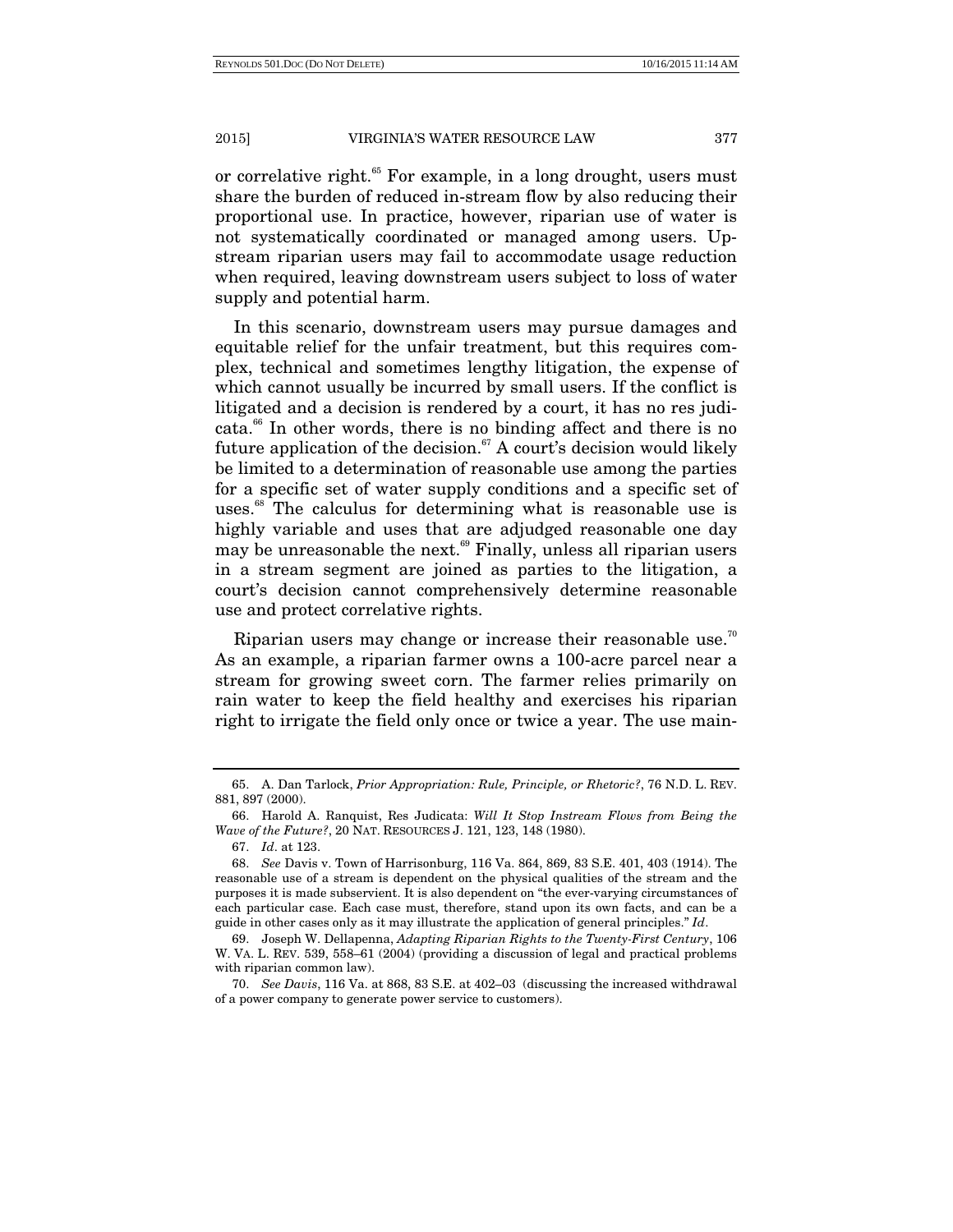tains balance with other riparian users along the stream. Upon experiencing severe drought coinciding with the growing season, the farmer opts to irrigate the field three times a week. The result is a significant increase in the amount of water withdrawn from the stream and a reduction in the amount available to other riparian users. Overnight, the reasonable use of a riparian landowner may change and other riparian users may be required to adjust their reasonable use downward.<sup>71</sup> Adding to the problem, the other riparian users may also be affected by the drought and require more water. The combined increase may impact the physical, biological, and chemical qualities of the water, resulting in long term impairment of the resource for its users. This example demonstrates notable weaknesses in the riparian doctrine of law. There is no common law requirement for a riparian landowner to notify other users of an increase in water use. Additionally, there is no active management of increased water use to mitigate damage to the resource and other riparian landowners.

Perhaps, the most notable concern for riparian users is that their riparian rights are potentially subject to constructive loss through the continued expansion of water withdrawals under Virginia's water supply permitting program. The Virginia Water Protection ("VWP") permitting program is a statutorily mandated system supporting water supply management and planning. Generally, withdrawals above 1 million gallons per month ("gal/ m") for agricultural producers and 300,000 gal/m for all other users require a VWP permit and reporting.<sup>72</sup> Administered by DEQ, the program provides a system of allocation and accounting of water supply through the use of individual permits specifying withdrawal rates and conditions to ensure balance with other users.<sup>73</sup> As more VWP permits are issued to allocate water supply, there is less water available for riparian landowners, resulting in water supply being constructively lost to permittees. Further, DEQ cannot fully account for the water supply needed by riparian landowners where those users do not register or report their water use.<sup>74</sup> The number of riparian withdrawals in Virginia is

 <sup>71.</sup> *See id*.

 <sup>72. 9</sup> VA. ADMIN. CODE §§ 25-200-10–50 (2014); 9 VA. ADMIN. CODE § 25-210-60.B (2014).

 <sup>73.</sup> VA. CODE ANN. § 62.1-44.15:20 to :22 (Repl. Vol. 2014).

 <sup>74.</sup> DEQ provides notice to interested parties, including riparian users, of agency permitting actions through individual letters, newspaper announcements, and internet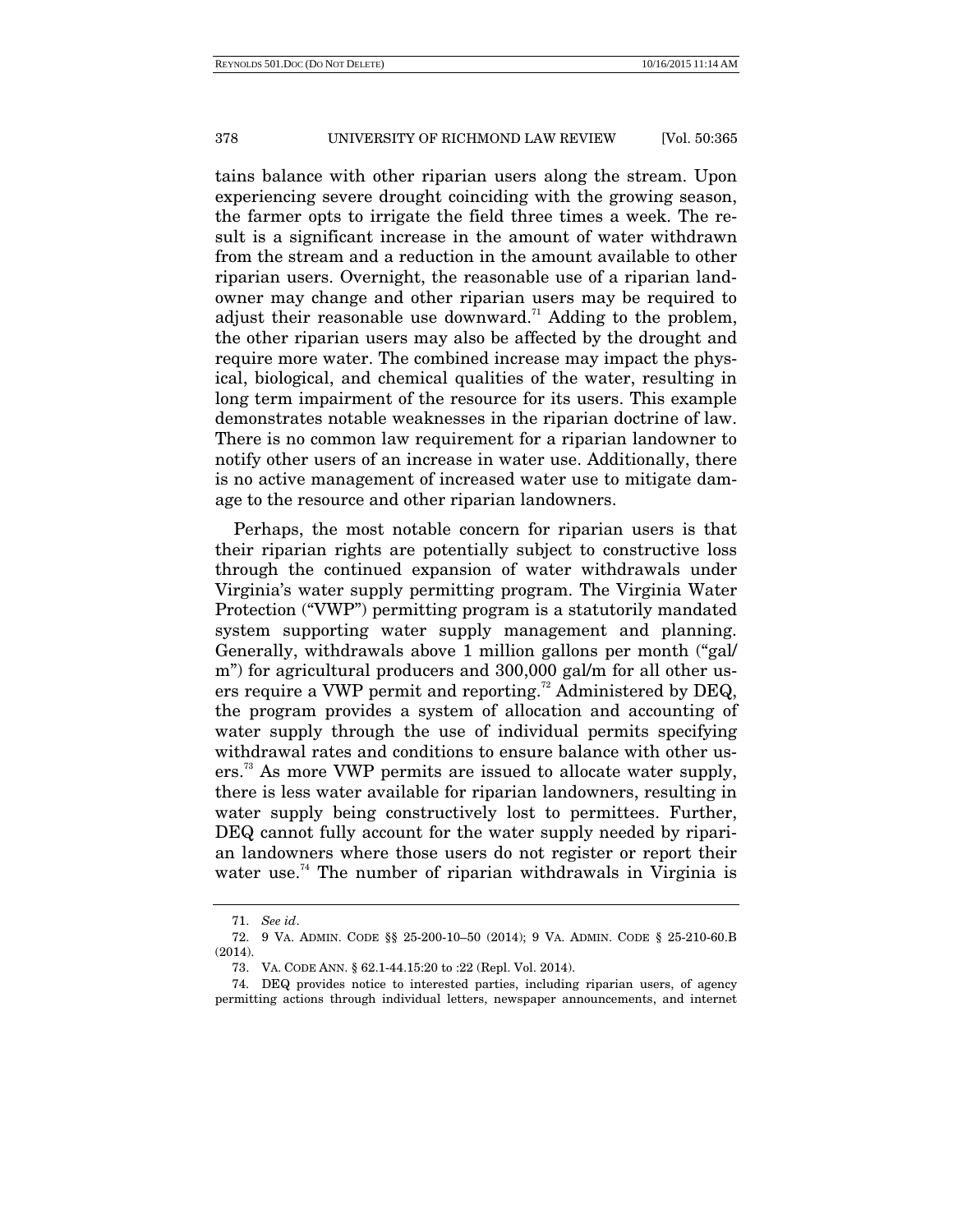unknown, and there is no authority to regulate riparian users since they are managed under a common law system.<sup>75</sup> Awkwardly, the Virginia judiciary regulates a complicated riparian water supply with seventeenth century common law principles, while DEQ regulates non-riparian water supply on the basis of current science and engineering.<sup>76</sup>

Common law riparian rights and the VWP permitting program are inherently in conflict. Without comprehensive riparian registration and reporting, it is difficult to accurately predict available water supply, potentially resulting in permitting more users than the water source can actually supply. A riparian user has the right to challenge any state permitting action on the basis that it impairs their reasonable use and amounts to an unconstitutional taking of property.<sup>77</sup> However, such litigation may be complex, technical, lengthy, costly, and ultimately unsuccessful. If the riparian user challenges the validity of the permitting action, they must prove that the permitting action is not supported by substantial evidence or, stated differently, is "arbitrary and capricious."78 This is a difficult standard for litigants, especially if all statutory and regulatory requirements to issue the permit pursuant to the VWP program have been followed and riparian users have not registered or reported to provide notice of their water use.79

 78. Bowman Apple Products Co. v. Va. State Water Control Bd., 50 Va. App. 383, 393–94, 650 S.E. 2d 548, 553 (2007).

posts to encourage riparian user involvement. *See* VA. CODE ANN. § 62.1-44.15:4 (Repl. Vol. 2014); VA. ADMIN. CODE § 25-210-140 (2014).

 <sup>75.</sup> *See* Thurston v. City of Portsmouth, 205 Va. 909, 911–12, 140 S.E.2d 678, 680 (1965).

 <sup>76.</sup> *See id*.

 <sup>77.</sup> *See* State Water Control Bd., Dep't of Envtl. Quality v. Crutchfield, 265 Va. 416, 427–28, 578 S.E.2d 762, 768 (2003). *See generally* United States v. 30.54 Acres of Land, More or Less, Situated in Greene Cty., 90 F.3d 790, 795 (3d Cir. 1996) (discussing constitutional takings); *In re* Waters of Long Valley Creek Stream Sys., 599 P.2d 656, 676 (Cal. 1979) (discussing constitutional permissions regarding riparian rights).

 <sup>79.</sup> A similar outcome could potentially occur where DEQ issues a permit that impairs the water quality of a riparian user pursuant to the Virginia Pollutant Discharge Elimination Program. *See* VA. CODE ANN. § 62.1-44.15(5) (Repl. Vol. 2014); 9 VA. ADMIN. CODE § 25-31-20 (2014). As a practical matter, DEQ provides notice to interested parties, including riparian users, of agency permitting actions through individual letters, newspaper announcements, and internet posts to encourage outreach and riparian user involvement. *See* VA. CODE ANN. § 62.1-44.15:4 (Repl. Vol. 2014); 9 VA. ADMIN. CODE § 25-210-140  $(2014)$ .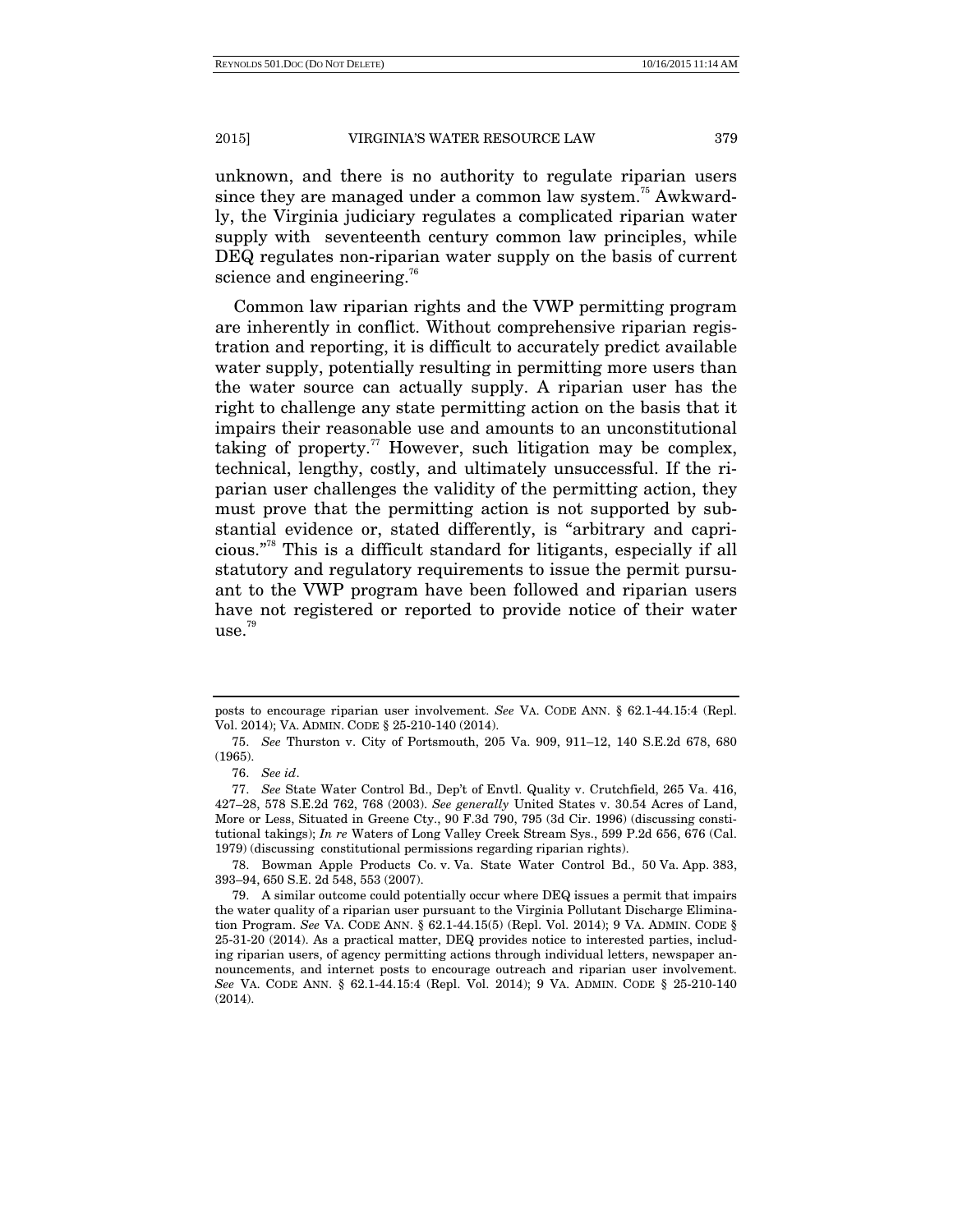Despite the weaknesses inherent to common law riparian rights, it is apparent that efforts have been made in the Virginia Code to preserve them. For example, Virginia Code section 62.1- 44.44, concerning the formulation of policy and planning for water supply in Virginia, states that "[n]othing in this chapter shall be construed as altering, or as authorizing any alteration of, any existing riparian rights or other vested rights in water or water use."80 Interpreted strictly, this section provides comprehensive protection to riparian rights where water supply planning is concerned. It would be impossible for Virginia to administer any water supply planning program without potentially "altering" riparian rights, particularly where VWP permits are issued. Curiously, it is also impossible to protect riparian rights from being altered unless those rights are somehow systematically registered and use is reported to the state agencies responsible for water supply planning and management.

Section 62.1-253 of the Virginia Code concerns permitting withdrawals in the Surface Water Management Areas described above. This section states that "[n]othing in this chapter shall be construed as altering, or authorizing any alteration of, any existing riparian rights except as set forth in permits issued pursuant to this chapter."81 The construction of the statute appears to protect riparian users, even in a management area where water may be in low supply. The language is vague where permitting is concerned. Although unclear, it seems unlikely a riparian user would be required to obtain a permit without more specific statutory direction from the General Assembly on how to also avoid constitutional claims for taking. An alternative interpretation is that riparian users may simply be subject to whatever water supply remains as a result of permitting actions to non-riparian withdrawals in the management area. Virginia has not yet established a Surface Water Management Area and this issue would be considered *de novo* before Virginia courts.

Section 62.1-44.2 to 62.1-44.34:28 of the Virginia Code embodies the State Water Control Law and the VWP permitting program.<sup>82</sup> Noticeably absent in this part of the Code is any similar

 <sup>80.</sup> VA. CODE ANN. § 62.1-44.44 (Repl. Vol. 2014).

 <sup>81.</sup> VA. CODE ANN. § 62.1-253 (Repl. Vol. 2014).

 <sup>82.</sup> VA. CODE ANN. § 62.1-44.2 to -44.34:28 (Repl. Vol. 2014).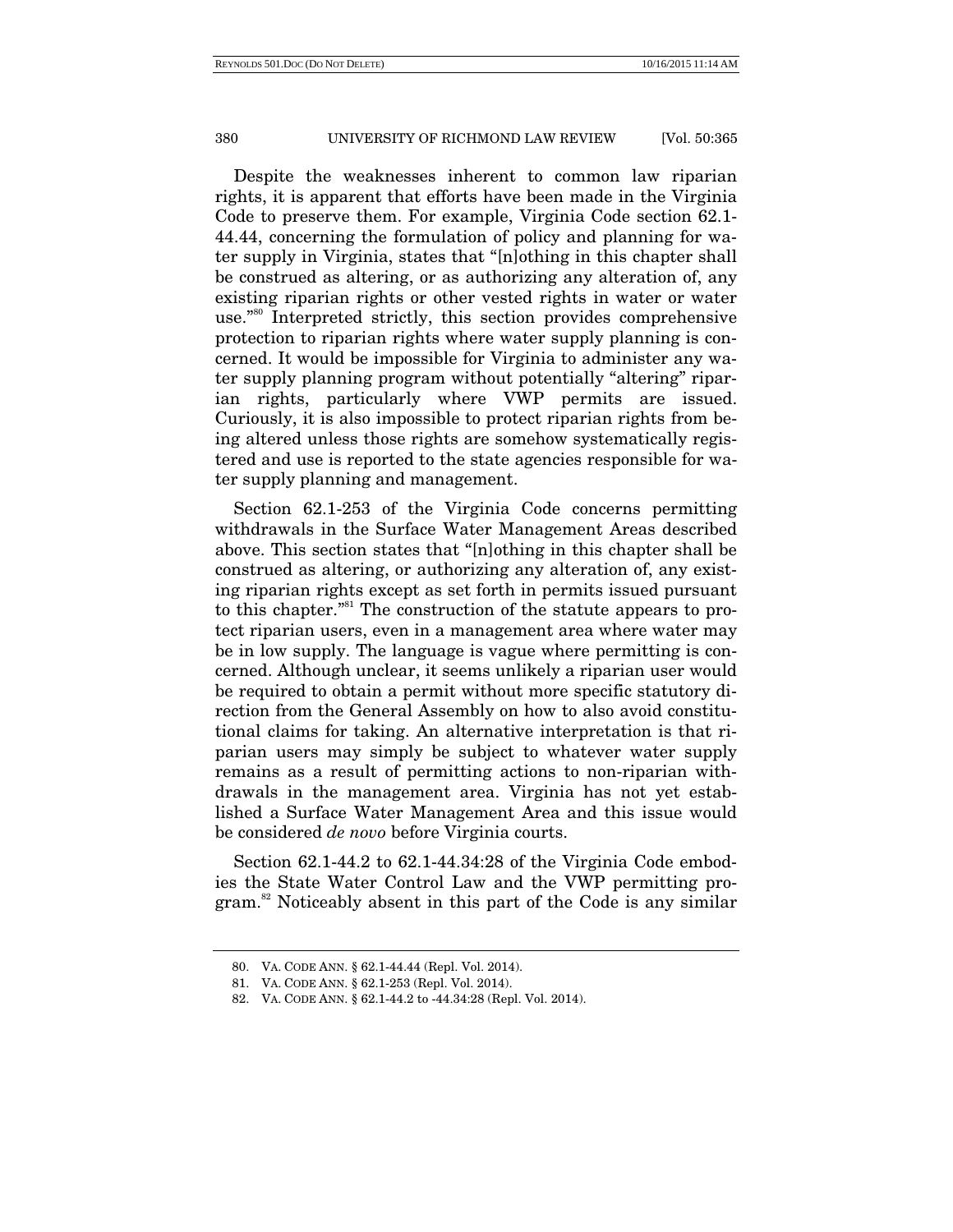reference attempting to preserve riparian rights.<sup>83</sup> The absence of a paramount riparian right in this section is not indicative of statutory authority to issue VWP permits trumping common law rights. Rather, it appears the General Assembly was silent on the matter. The absence of any direction on this issue potentially leaves riparian users at a significant legal and practical disadvantage. As permitting continues pursuant to the VWP program, riparian water rights will be constructively retired or users will be forced to challenge the VWP permits that impair their reasonable use. Riparian landowners could attempt to use language provided in section 62.1-44.15:22.A of the Virginia Code to defend their interest: "*existing beneficial uses shall be considered the highest priority uses.*" 84 The phrase could reasonably be interpreted to establish preference for all existing users at their existing rates of withdrawal, including riparian users. Using other favorable language from the Code to determine the intent of the phrase, riparian users could attempt to leverage their common law riparian rights against VWP permittees. Such a theory could be difficult, however, where water supplies are declining and higher beneficial uses for water, like domestic use, are competing for the resource.<sup>85</sup> To the extent the statutory language in section 62.1-44.15:22 was designed to protect the doctrine of common law riparian rights, there can be little comfort that it is assured.

 <sup>83.</sup> Riparian users are identified in the notice section of the State Water Control Law. Although their rights are not specifically preserved, they may receive notice of permitting actions to determine any potential impairment to water quality or quantity that may occur. *See* VA. CODE ANN. § 62.1-44.15:4 (Repl. Vol. 2014); 9 VA. ADMIN. CODE § 25-210-140 (2014).

 <sup>84.</sup> VA. CODE ANN. § 62.1-44.15:22.A (Repl. Vol. 2014) (emphasis added).

 <sup>85.</sup> *See, e.g.*, Alliance to Save the Mattaponi v. Dep't of Envtl. Quality, *ex rel.* State Water Control Bd., 270 Va. 423, 621 S.E.2d 78 (2005), *cert. denied*, 547 U.S. 1192 (2006), *remanded to* 72 Va. Cir. 444 (2007). In considering a VWP Permit application for a reservoir project to service domestic water supply, State Water Control Board was required to balance the various competing uses and the statutory requirement to protect "existing beneficial uses." *Id.* at 437–38, 621 S.E.2d at 85–86. The court interpreted the phrase as requiring State Control Board

to exercise its judgment to ensure that such uses be protected, not in an absolute sense and at the cost of rejecting any proposed future uses, but within a reasoned perspective in view of competing statutory considerations. Such exercise of discretion and judgment is a matter plainly contemplated by the Water Control Law and the Board's special level of competency in these matters.

*Id.* at 443, 621 S.E.2d at 89. Notably the Mattaponi Tribe did not specifically attempt to protect a riparian interest nor did the court incorporate into its analysis any section of the Virginia Code protecting riparian interests.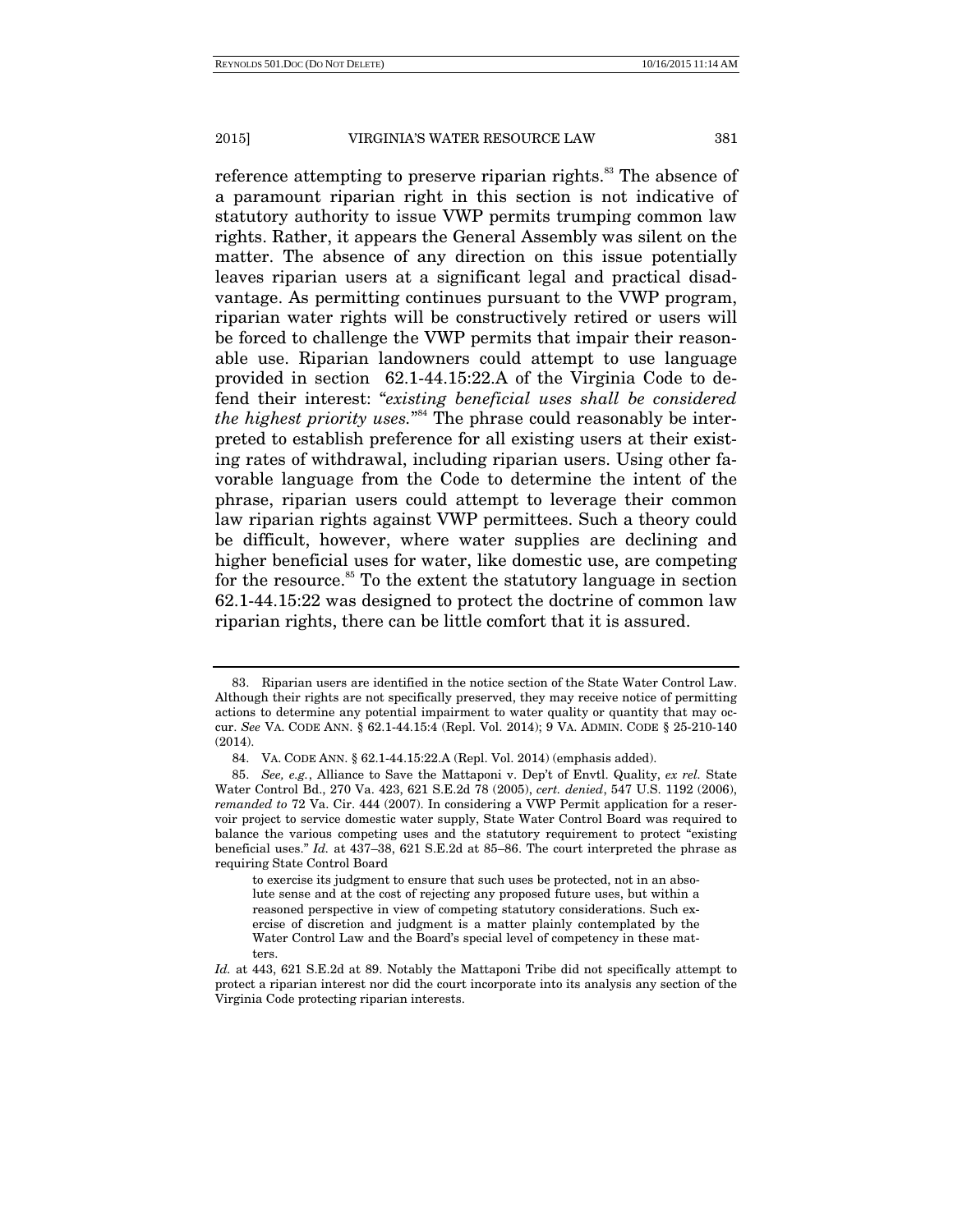The riparian doctrine accommodated the needs of an agrarian society with little population early in Virginia's history; however, the increase in population and intensity of water use over time challenges the common law system's ability to adequately manage the resource, even among the community of riparian users. A riparian right is neither quantified nor fixed in time,<sup>86</sup> resulting in a fragile and unpredictable balance among other water users. There is no system actively managing riparian use, resulting in inefficiency and the potential for reasonable uses to exceed the capacity of the resource. The riparian doctrine does not recognize the need for minimum in-stream flow, potentially resulting in destructive practices that threaten water quantity and water quality for all users. Notably, public water suppliers require sufficient supply to service communities and industrial facilities require a predictable water supply to assure assimilative capacity for permitted pollutant discharge pursuant to the Clean Water Act.<sup>87</sup> The uncertainty of riparian uses ultimately threatens locality and industry investments in projects requiring assured water supply.

Riparian landowners can pursue legal relief to preclude VWP permits or seek damages for the taking of their riparian right, but they are subject to complex litigation, costs, legal scrutiny, no res judicata and a growing realization that equitable public resource management serves a broader interest. Statutes attempting to protect the riparian user in the Virginia Code are vague and generally unchallenged in Virginia courts. In the end, the rights of riparian landowners remain tenuous, the resource is inefficiently managed and maintenance of public health, the environment, and economic development is threatened by unpredictability.

## B. *Withdrawals Outside Surface Water Management Areas*

Surface water withdrawals are permitted pursuant to the VWP program, a statutorily mandated permitting system supporting water supply management and planning. The program provides a system of allocation and accounting of water supply in each of Virginia's nine major basins.<sup>88</sup> Permits may limit the volume of

 <sup>86.</sup> *See* Purcellville v. Potts, 179 Va. 514, 520–21, 19 S.E.2d 700, 702–03 (1942).

 <sup>87.</sup> *See* 33 U.S.C. §§ 1251–1387 (2012).

 <sup>88.</sup> VA. CODE ANN. §§ 62.1-44.15:20 to :22 (Repl. Vol. 2014).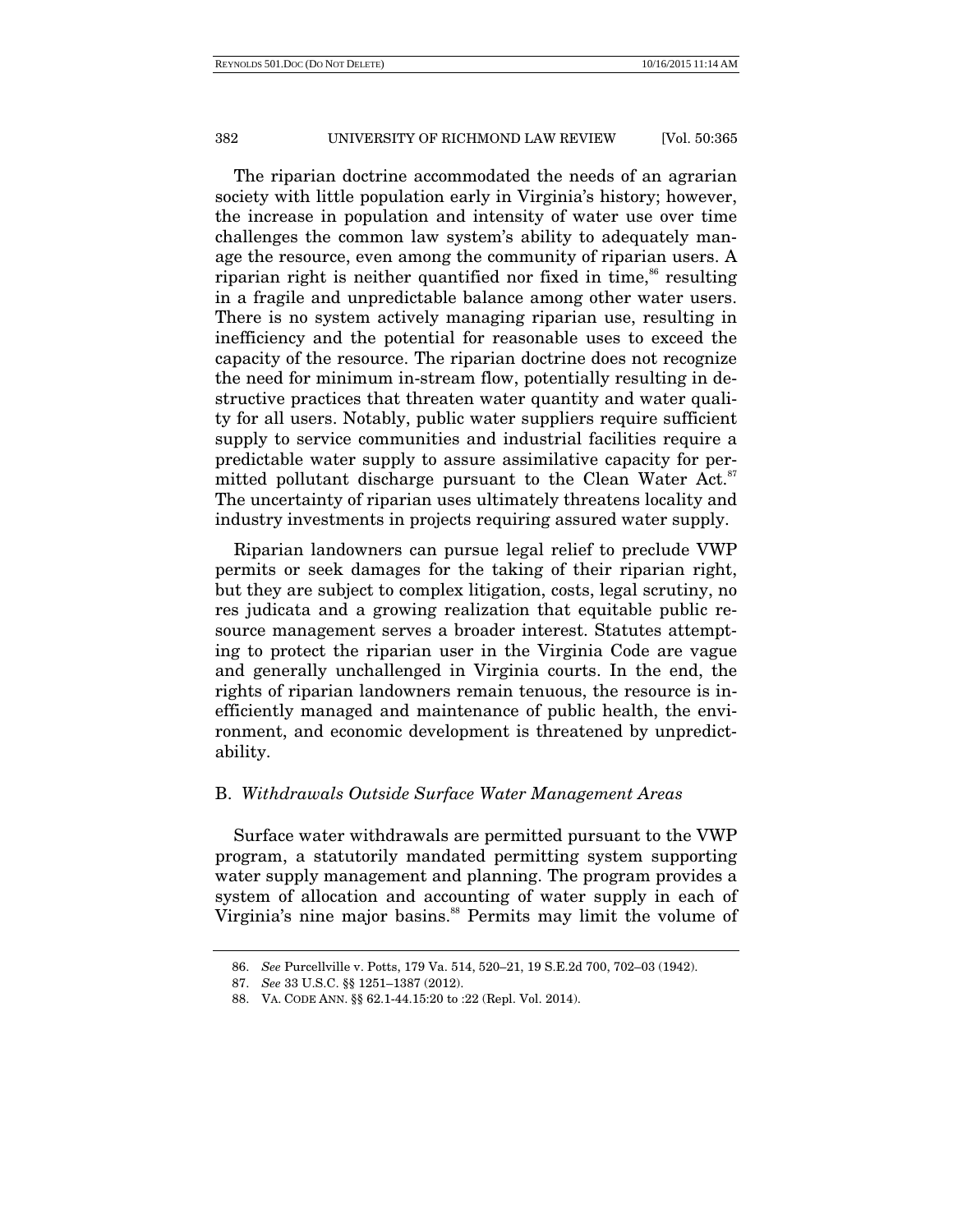water withdrawn and establish conditions to protect other beneficial uses.89 Other beneficial uses may include protection of instream flow for habitat, assimilative capacity, recreation, and aesthetics, as well as public water supply, agriculture, power, and industrial use.<sup>90</sup>

Other than being a riparian landowner, the two ways to qualify for a VWP permit exemption are by rate of withdrawal or historic use. VWP permits are required for surface water withdrawals above 1 million gal/m for agricultural producers and 300,000 gal/ m for all other users.<sup>91</sup> Stated another way, any withdrawal below these volumes does not require a VWP permit. DEQ reported in 2014 that there were only eighty-nine VWP permits in Virginia. $\frac{92}{2}$ The second way to qualify for an exemption from permitting is to be a historic user.<sup>93</sup> The term "historic user" refers to withdrawals in existence on or before July 1,  $1989.^{94}$  Historic users do not require a VWP permit unless they decide to increase their withdrawal to the extent that it could influence the assimilative capacity of the water source and impair water quality.<sup>95</sup> As a practical matter, these users have an incentive to maintain their historic rate of use to avoid any influence on water quality and the necessity of a VWP permit. The identified groups of water users exempt from permitting contribute to the approximately 82%

VA. CODE ANN. § 62.1-44.3 (Repl. Vol. 2014).

- 91. *See* 9 VA. ADMIN. CODE §§ 25-210-50, 25-210-60.B.
- 92. VA. DEP'T OF ENVTL. QUALITY, *supra* note 4, at 19–20.
- 93. *See* VA. CODE ANN. § 62.1-44.15:22.B (Repl. Vol. 2014).
- 94. *Id*.

 <sup>89.</sup> *See* VA. CODE ANN. § 62.1-44.15:22.A (Repl. Vol. 2014).

 <sup>90.</sup> According to section 62.1-44.3 of the Virginia Code, the term "beneficial use" means:

<sup>[</sup>B]oth instream and offstream uses. Instream beneficial uses include, but are not limited to, the protection of fish and wildlife resources and habitat, maintenance of waste assimilation, recreation, navigation, and cultural and aesthetic values. The preservation of instream flows for purposes of the protection of navigation, maintenance of waste assimilation capacity, the protection of fish and wildlife resources and habitat, recreation, cultural and aesthetic values is an instream beneficial use of Virginia's waters. Offstream beneficial uses include, but are not limited to, domestic (including public water supply), agricultural uses, electric power generation, commercial, and industrial uses.

 <sup>95.</sup> *Id*. § 62.1-44.15:22.B (Repl. Vol. 2014). Section 401 of the Clean Water Act requires pollutant dischargers to obtain a certification from the state where the discharge originates. 33 U.S.C. § 1341 (2012).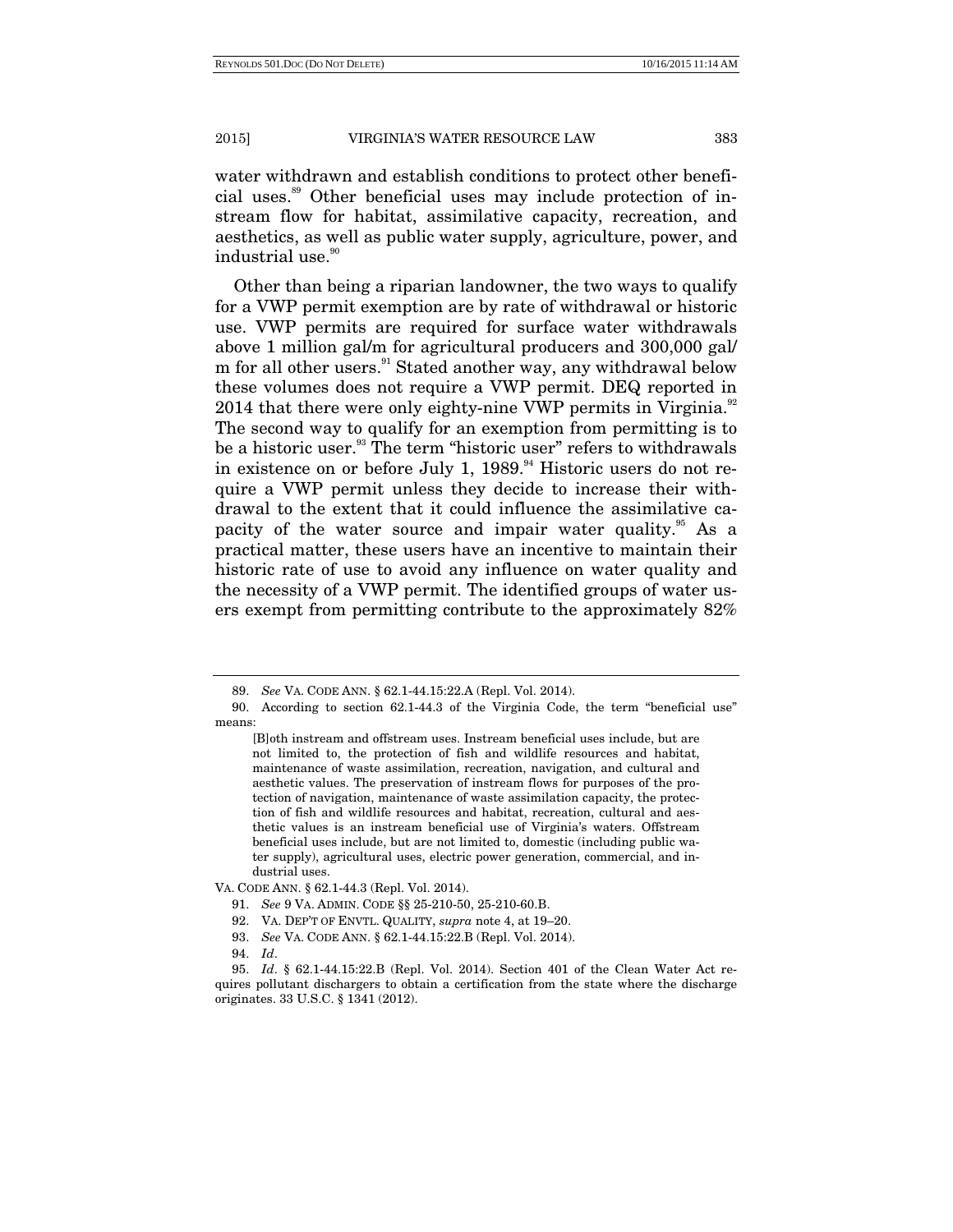of existing surface water withdrawals in Virginia that do not require a permit.<sup>96</sup>

VWP permits are subject to lower priority in the system of water allocation. Where VWP permits are being considered for water withdrawals, section 62.1-44.15:22.A of the Virginia Code states that "*existing beneficial uses shall be considered the highest priority uses*".<sup>97</sup> As previously noted, the phrase could reasonably be interpreted to establish preference for all existing users at their existing rates of withdrawal, including riparian users. Riparian users could argue the phrase gives priority to their common law riparian rights in comparison to VWP permits impairing their reasonable use. The language is also flawed because it creates confusion when attempting to determine the highest beneficial use. The language implies that an existing recreational use, which is a "beneficial use" pursuant to section 62.1-44.3 of the Virginia Code,<sup>98</sup> could take priority over the installation of a new electric power generation facility to accommodate a growing population. The power facility takes lower priority to existing users pursuant to section  $62.1$ -44.15:22.A of the Virginia Code.<sup>99</sup> The exemptions from the VWP program noted above combined with a reference giving priority and preference to "existing beneficial uses" creates confusion and reduces effective resource management.

#### C. *Withdrawals in Surface Water Management Areas*

There are currently no Surface Water Management Areas established in Virginia. The establishment of a Surface Water Management Area requires an assessment that: (1) low flow conditions threaten in-stream use of the water source; and (2) regulation is necessary for the protection of public health and the environment.<sup>100</sup> Withdrawal permits are required in Surface Water Management Areas to assist in management and responsible allocation of the resource.<sup>101</sup> However, statutory exemptions to permitting make it difficult to achieve these goals. For example, no

 <sup>96.</sup> VA. DEP'T OF ENVTL. QUALITY, *supra* note 4, at 59.

 <sup>97.</sup> VA. CODE ANN. § 62.1-44.15:22.A. (Repl. Vol. 2014) (emphasis added).

 <sup>98.</sup> VA. CODE ANN. § 62.1-44.3 (Repl. Vol. 2014).

 <sup>99.</sup> VA. CODE ANN. § 62.1-44.15:22.A. (Repl. Vol. 2014).

 <sup>100.</sup> VA. CODE ANN. § 62.1-246; *see* 9 VA. ADMIN. CODE § 25-220 (2014).

 <sup>101.</sup> *See* 9 VA. ADMIN. CODE § 25-220-701.A. (2014).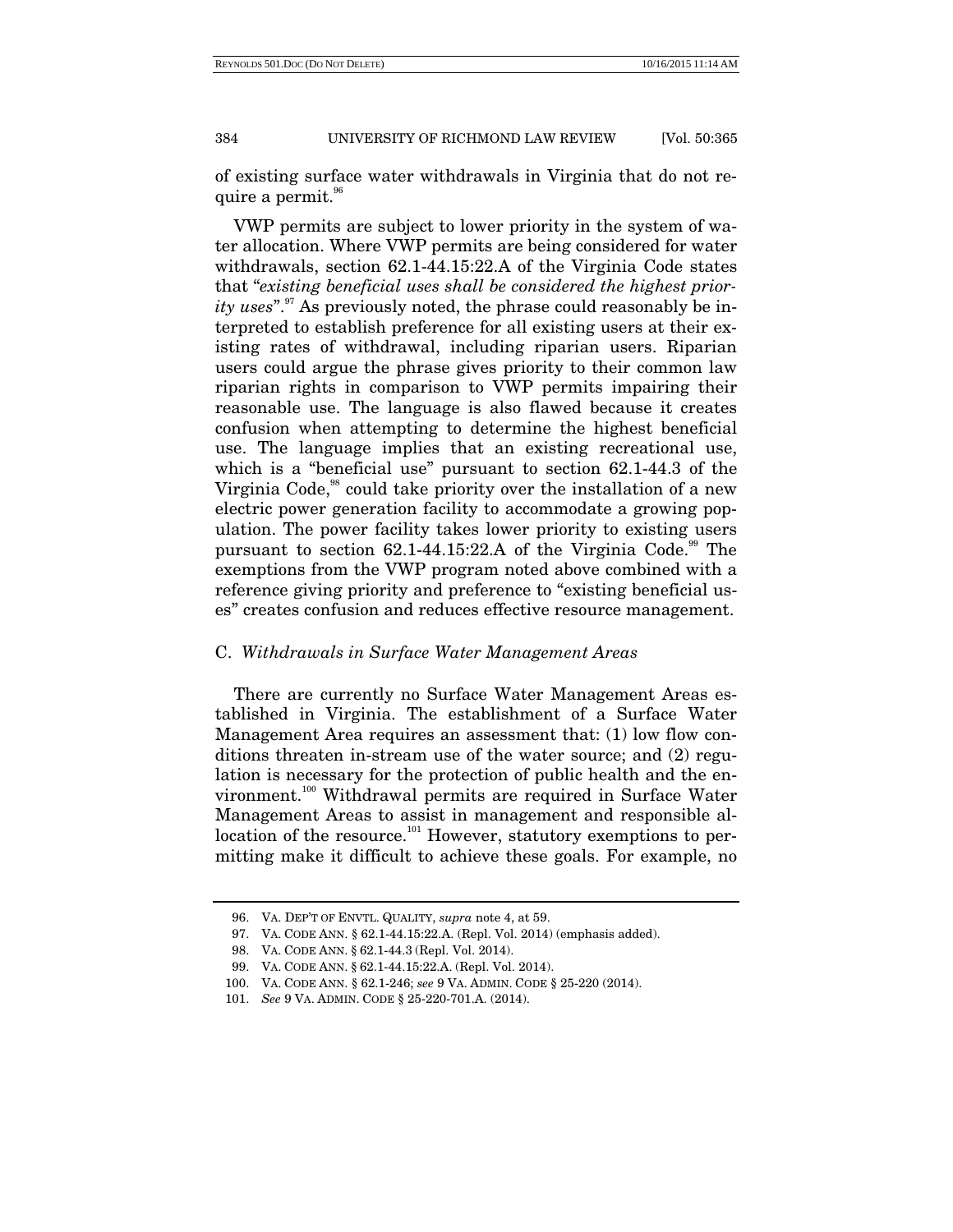permit is required for: (1) withdrawals that are less than 300,000  $\text{gal/m}$ ;<sup>102</sup> (2) beneficial consumptive withdrawals in existence on July 1, 1989, unless the withdrawal increases or is located in an established Surface Water Management Area; $^{103}$  and (3) locality and water company withdrawals in existence on July 1, 1989, unless the withdrawal increases or is located in an established Surface Water Management Area.<sup>104</sup> The last two exemptions correlate with the historic user exemptions in the VWP program described above. Notably, the exemptions also extend to riparian users. Section 62.1-253 of the Virginia Code states, "[n]othing in this chapter shall be construed as altering, or authorizing any alteration of, any existing riparian rights except as set forth in permits issued pursuant to this chapter."105 These exemptions are operative in areas where low surface water flow threatens public health, the environment, and economic development.<sup>106</sup> It is counterintuitive that a statute presumably designed to optimize and prolong the water resource also "grandfathers" virtually any historic withdrawal existing prior to 1989, all riparian users, and then exempts all users less than 300,000 gal/m.

There are several problems with this approach. In densely populated areas the 300,000 gal/m or less exemption is typically composed of withdrawals from households, small developments, and businesses. As the population grows, so do the number of water users that qualify for a permit exemption. The growth of this class would place additional pressure on Surface Water Management Area water resources. In addition, so long as pre-1989 historic withdrawals maintain their rate of existing use, they are exempt from permitting.<sup>107</sup> This class of users acquires a right of preference that effectively locks in their rate of use, regardless of the in-stream condition of the resource or whether it impairs other beneficial uses.108 In application, the framework of exemptions

 <sup>102.</sup> VA. CODE ANN. § 62.1-243.A. (Repl. Vol. 2014).

 <sup>103.</sup> VA. CODE ANN. § 62.1-243.C. (Repl. Vol. 2014).

 <sup>104.</sup> VA. CODE ANN. § 62.1-243.B. (Repl. Vol. 2014).

 <sup>105.</sup> VA. CODE ANN. § 62.1-253 (Repl. Vol. 2014).

 <sup>106.</sup> *See* VA. CODE ANN. § 62.1-242 (Repl. Vol. 2014).

 <sup>107.</sup> *See* VA. CODE ANN. § 62.1-243.B(2) (Repl. Vol. 2014).

 <sup>108.</sup> Section 62.1-242 of the Virginia Code defines "beneficial use" as: [B]oth instream and offstream uses. Instream beneficial uses include but are not limited to protection of fish and wildlife habitat, maintenance of waste assimilation, recreation, navigation, and cultural and aesthetic values. Offstream beneficial uses include but are not limited to domestic (including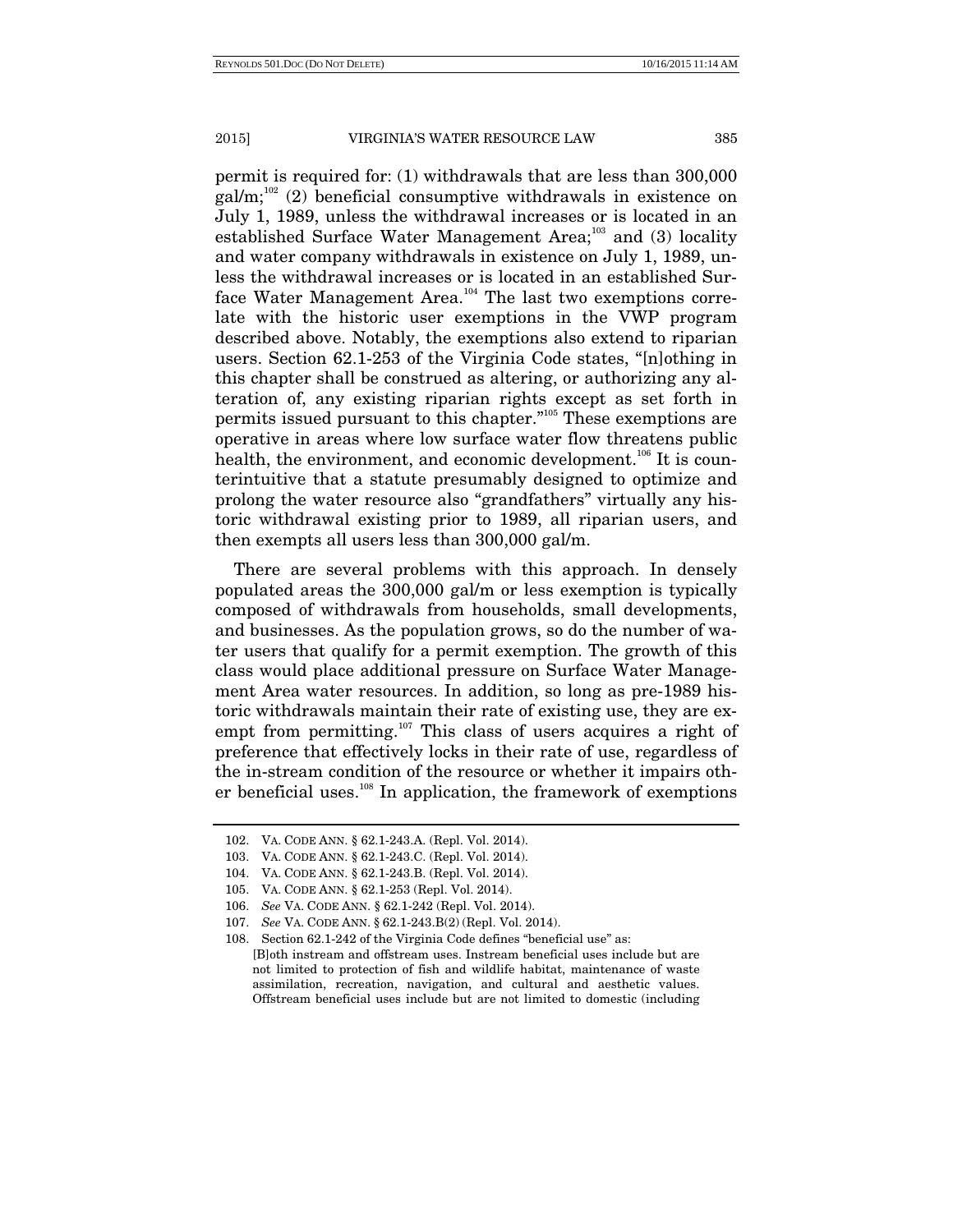serves to preserve water use levels at pre-1989 rates of withdrawal that presumably would have placed the resource at risk in the first place.

Similar to the VWP permitting program, management area permits are subject to lower priority in the system of water allocation. Where management area permits are being considered for water withdrawals, section 62.1-242 of the Virginia Code states, "[d]omestic and *other existing beneficial uses shall be considered the highest priority beneficial uses*."109 The phrase can be reasonably interpreted to establish preference for all existing users at their existing rates of withdrawal over a permitted withdrawal. Riparian landowners may also fall into the category of "other existing beneficial uses" using the phrase to prioritize their use over a permitted use. Finally, the language creates confusion when attempting to determine the highest priority beneficial use of the water. The language implies that a post-1989 withdrawal permit, even one necessary for new upgrades for power supply to a growing population, has a lower preference than pre-1989 and "existing" uses, regardless of whether those uses may be lower in importance than power supply. The exemptions from Surface Water Management Area permitting, combined with a reference giving priority and preference to "existing beneficial uses," creates confusion and challenges responsible management of the resource.

#### D. *Withdrawals Outside Groundwater Management Areas*

No permit is required to withdraw ground water in Virginia outside of a Groundwater Management Area.<sup>110</sup> Outside of a management area, common law principles of use apply. There are two common law bodies of law that have evolved in Virginia, the English Rule and the American Rule. The English Rule permits a landowner unlimited exploitation of the water found beneath the land.<sup>111</sup> The landowner may use as much of the ground water for

public water supply), agricultural, electric power generation, commercial, and industrial uses. Domestic and *other existing beneficial uses shall be considered the highest priority beneficial uses*.

VA. CODE ANN. § 62.1-242 (Repl. Vol. 2014) (emphasis added).

 <sup>109.</sup> VA. CODE ANN. § 62.1-242 (Repl. Vol. 2014) (emphasis added).

 <sup>110.</sup> VA. CODE ANN. § 62.1-259 (Repl. Vol. 2014).

 <sup>111.</sup> *See* WATERS AND WATER RIGHTS § 7.02(c) (Amy K. Kelley ed., 3d ed. 2015).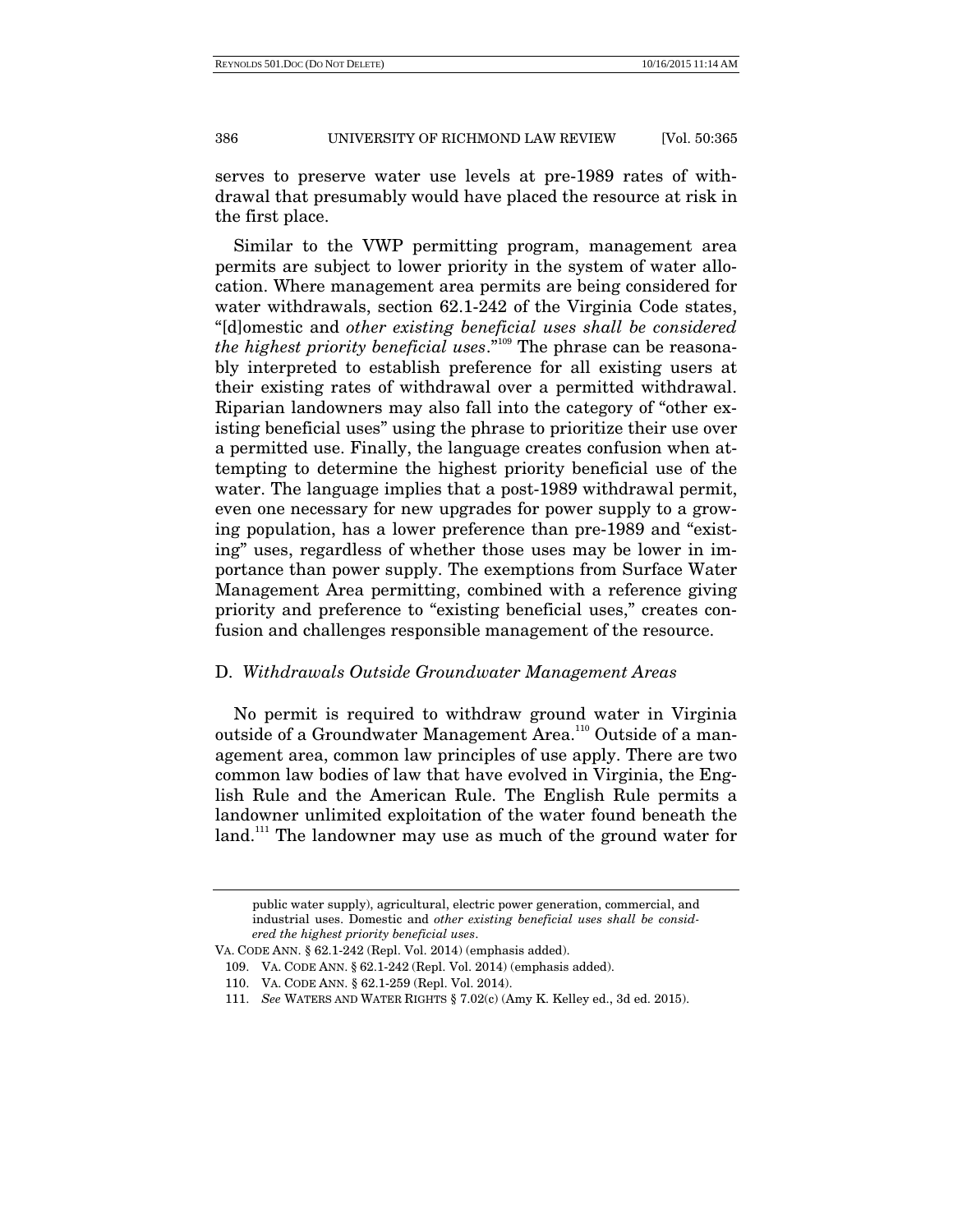any purpose irrespective of the effect on adjoining landowners.<sup>112</sup> The American Rule, the preferred rule among courts, permits the landowner to make reasonable use of ground water, but prohibits unreasonable withdrawals not connected with a beneficial use associated with ownership of the land.<sup>113</sup> An exception to the American rule is if the ground water is "percolating," which is water that is disbursed and not part of a discernible underground stream or body of water. If the ground water is percolating, then a landowner may make any reasonable use of the water even where a neighboring landowner may be entirely deprived of it. $^{114}$ Ground water in Virginia is generally presumed to be percolating under common law, unless proven otherwise by a landowner.<sup>115</sup>

The Virginia Department of Health has some authority over ground water and private wells pursuant to the Virginia Well Construction Act, but that authority emphasizes protection of personal health and hygiene rather than management of water supply. A "private well" means any well that "is usually intended for household, ground water source heat pump, agricultural use, industrial use, or other nonpublic water well."<sup>116</sup> All new wells require a permit.<sup>117</sup> Permits for private wells are issued to maintain drinking water and other public health standards without regard to any impairment to the ground water resource or if the water is being put to the highest beneficial use. $118$ 

The Virginia Department of Health indicates that private well use is on the rise:

The majority of households in 60 of Virginia's 95 counties rely on private water supply systems. In 52 counties, the number of households using private wells is increasing faster than the number of households connecting to public water supply systems . . . . Of the

 <sup>112.</sup> *See, e.g.*, *id.* § 20.03; *cf.* Heninger v. McGinnis, 131 Va. 70, 76–77, 108 S.E. 671, 673 (1921).

 <sup>113.</sup> *See, e.g.*, Clinchfield Coal Corp. v. Compton, 148 Va. 437, 451–52, 139 S.E. 308, 313 (1927); Costello v. Frederick Cnty. Sanitation Auth., 49 Va. Cir. 41, 47 (1999) (Frederick County).

 <sup>114.</sup> *Clinchfield*, 148 Va. at 446, 452–53, 139 S.E. at 311, 313.

 <sup>115.</sup> *Id*. at 448, 139 S.E. at 311–12.

 <sup>116.</sup> VA. CODE ANN. § 32.1-176.3 (Repl. Vol. 2011).

 <sup>117.</sup> VA. CODE ANN. § 32.1-176.5 (Repl. Vol. 2011).

 <sup>118.</sup> *See* VA. CODE ANN. § 62.1-254 (Repl. Vol. 2014).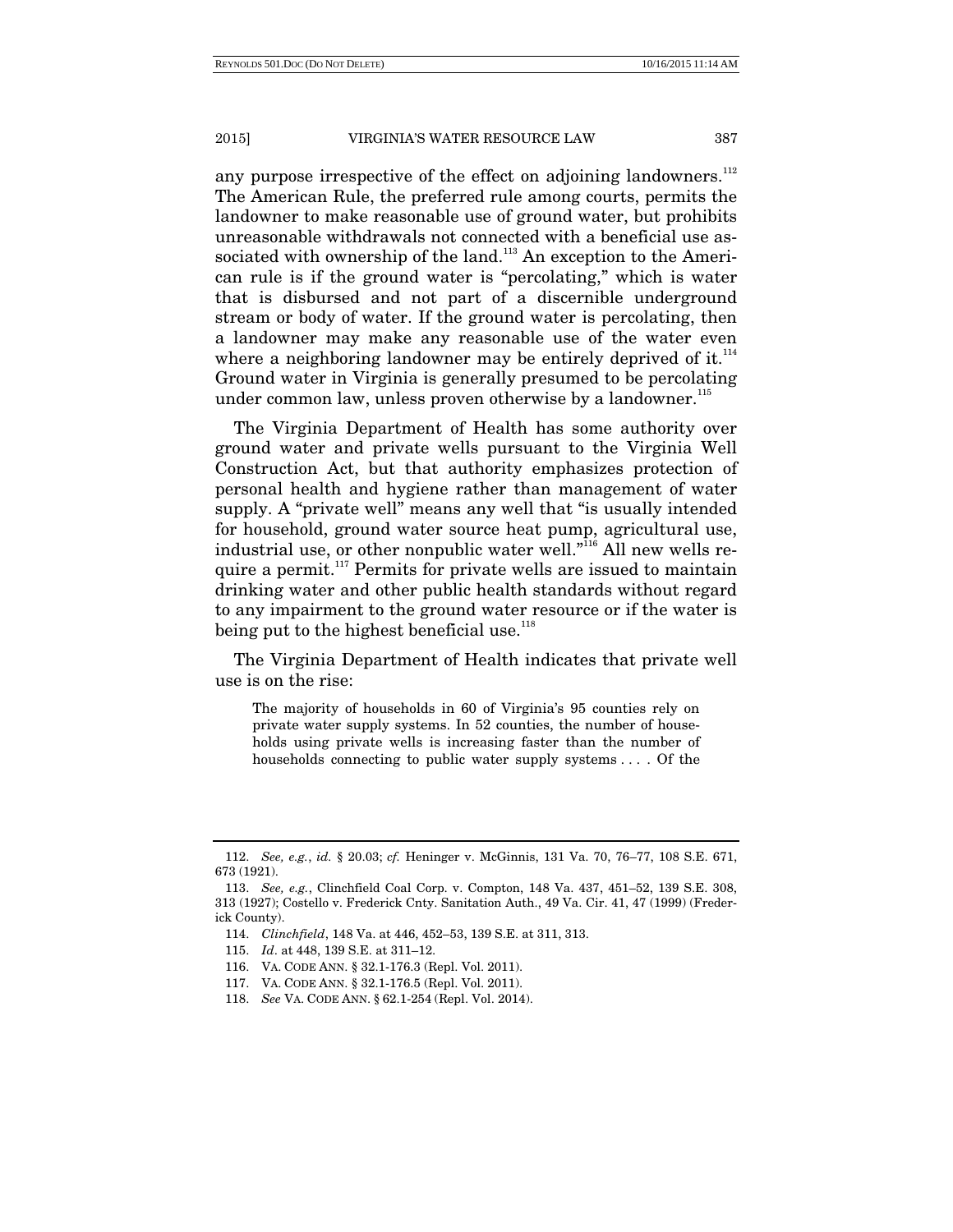more than one million households in Virginia using private wells, 92 percent also use septic systems.<sup>1</sup>

The high incidence of private wells used with septic fields requires careful operation of both systems to prevent contamination of ground water used for drinking and other domestic uses. There is no statutory requirement for private well users or commercial well drillers to report information concerning private wells, including location, construction, and water use.<sup>120</sup> Although the Department of Health shares information concerning private wells with DEQ to assist in water supply and water quality management, formalized reporting requirements would better accommodate protection of ground water resources to improve protection of ground water supply and public health.

## E. *Withdrawals in Groundwater Management Areas*

In established Groundwater Management Areas, withdrawal permits are required to assist in management and responsible allocation of the resource pursuant to the Groundwater Management Act of 1992.<sup>121</sup> There are presently two Groundwater Management Areas in Virginia.<sup>122</sup> The establishment of a Groundwater Management Area requires an assessment that ground water levels are declining and that regulation is necessary for the protection of public health and the environment.<sup>123</sup> However, statutory exemptions provided in the Groundwater Management

 <sup>119.</sup> *Private Well Water Information*, VA. DEP'T OF HEALTH, http://www.vdh.state.va.us /EnvironmentalHealth/Onsite/regulations/PrivateWellInfo/ (last visited on Oct. 1, 2015).

 <sup>120.</sup> The absence of a reporting requirement results in an inability to determine the impact of residential demands on local aquifer water supply. VA. DEP'T OF ENVTL. QUALITY, *supra* note 4, at 6. The Virginia Department of Health regulates private wells pursuant to sections 32.1-166.1 to 32.1-176.4 of the Virginia Code. VA. CODE ANN. §§ 32.1- 166.1 to -176.4 (Repl. Vol. 2011). In an effort to ensure protection of public health and ground water quality for drinking water wells, the Virginia Department of Health requires a permit prior to the construction of any private well pursuant to section 32.1-176.5 of the Virginia Code. VA. CODE ANN. § 32.1-176.5 (Cum. Supp. 2014). A permit may also be required by DEQ if the well is located in a Groundwater Management Area. During Virginia's 2015 legislative session, the General Assembly passed H.B. 1871, amending section 62.1-258 of the Virginia Code to require certified well drillers to register wells being constructed in a Groundwater Management Area within thirty days of well construction. H.B. 1871, Va. Gen. Assembly (Reg. Sess. 2015).

 <sup>121.</sup> *See* VA. CODE ANN. § 62.1-258 (Repl. Vol. 2014).

 <sup>122.</sup> *See supra* notes 27–35 (discussing Virginia Groundwater Management Areas).

 <sup>123.</sup> VA. CODE ANN. §§ 62.1-254 to -257 (Repl. Vol. 2014). *See generally* 9 VA. ADMIN. CODE § 25-610 (2014).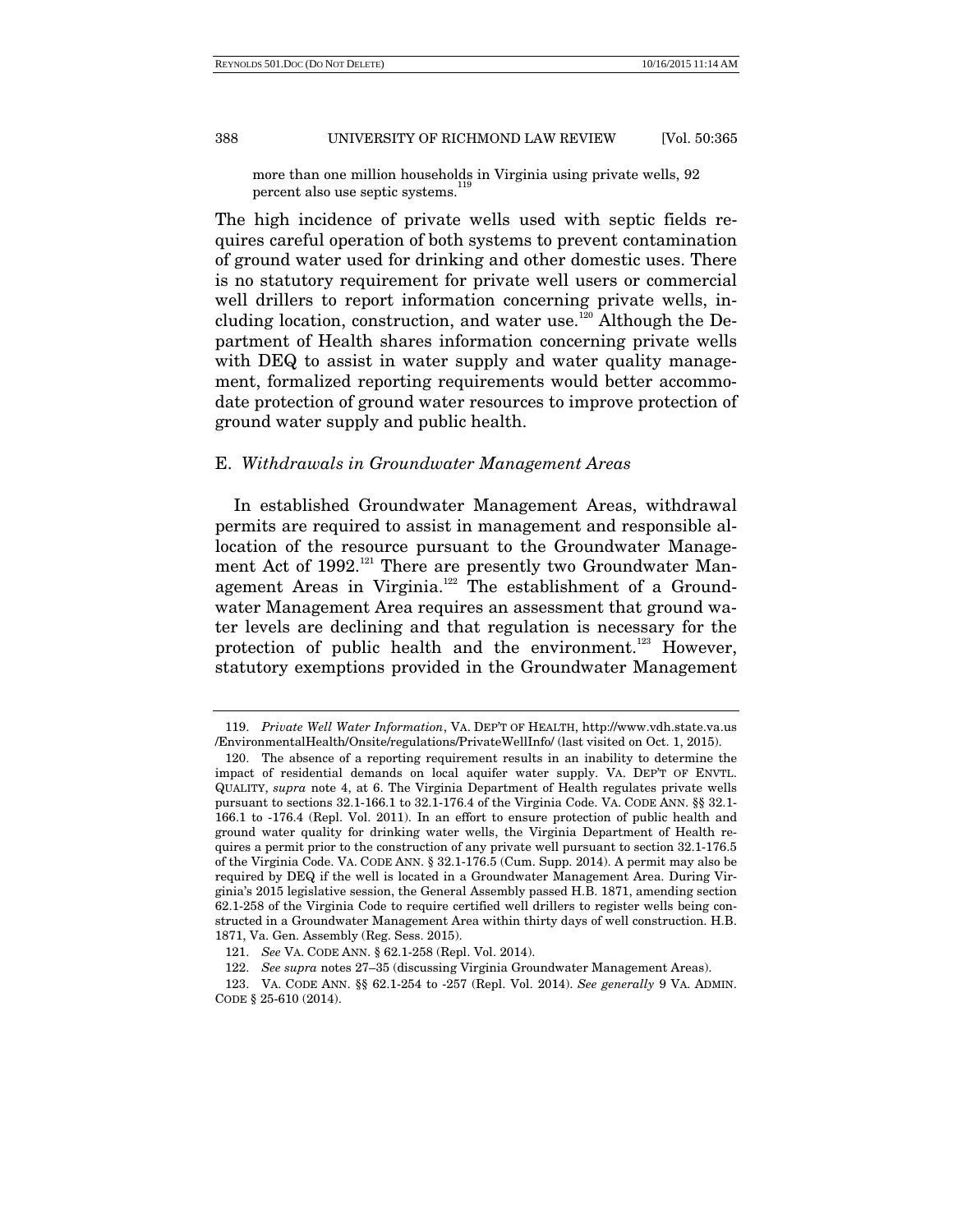Act appear to run counter to the goal of responsible management and optimization of the resource. No permit is required for some types of withdrawals, $124$  including withdrawals less than 300,000  $\text{gal/m}^{125}$  In addition, historic users may continue to withdraw at their rate of historic use.<sup>126</sup>

The Groundwater Management Act begins with a protective statement of purpose; however, it provides little benefit to the resource where exemptions and preserved historic use is concerned. Section 62.1-254 of the Virginia Code says:

[T]he continued, unrestricted usage of ground water is contributing and will contribute to pollution and shortage of ground water, thereby jeopardizing the public welfare, safety and health. It is the purpose of this Act to recognize and declare that the right to reasonable control of all ground water resources within this Commonwealth belongs to the public and that in order to conserve, protect and beneficially utilize the ground water of this Commonwealth and to ensure the public welfare, safety and health, provision for management and control of ground water resources is essential.<sup>127</sup>

A comparison of the stated intent of the Act runs counter to its required method of application. For example, the Groundwater Management Areas are established in the most densely populated areas of Virginia.<sup>128</sup> The 300,000 gal/m or less exemption is typically composed of household wells, small developments, and businesses. As the population grows, so does the number of water users that fall into this exempt class, placing additional pressure on ground water aquifer systems. Further, historic withdrawals acquire a right of preference that preserves their rate of use, regardless of whether it results in destruction of the aquifer system or whether it impairs other beneficial uses. Similar to the way surface water is required to be managed under the Virginia Code, the framework of exemptions and preserved historic uses for ground water serves to lock in water withdrawals at rates that

 <sup>124.</sup> VA. CODE ANN. § 62.1-259 (Repl. Vol. 2014); 9 VA. ADMIN. CODE § 25-610-50 (2014).

 <sup>125.</sup> VA. CODE ANN. § 62.1-259 (Repl. Vol. 2014); 9 VA. ADMIN. CODE § 25-610-50 (2014).

 <sup>126.</sup> VA. CODE ANN. § 62.1-260 (Repl. Vol. 2014). The statute provides a methodology for ground water users to register their historic use and obtain a permit that adopts the rate of historic use. *See id*.

 <sup>127.</sup> VA. CODE ANN. § 62.1-254 (Repl. Vol. 2014).

 <sup>128.</sup> *See supra* notes 27–35 and accompanying text for a discussion of Groundwater Management Areas and population.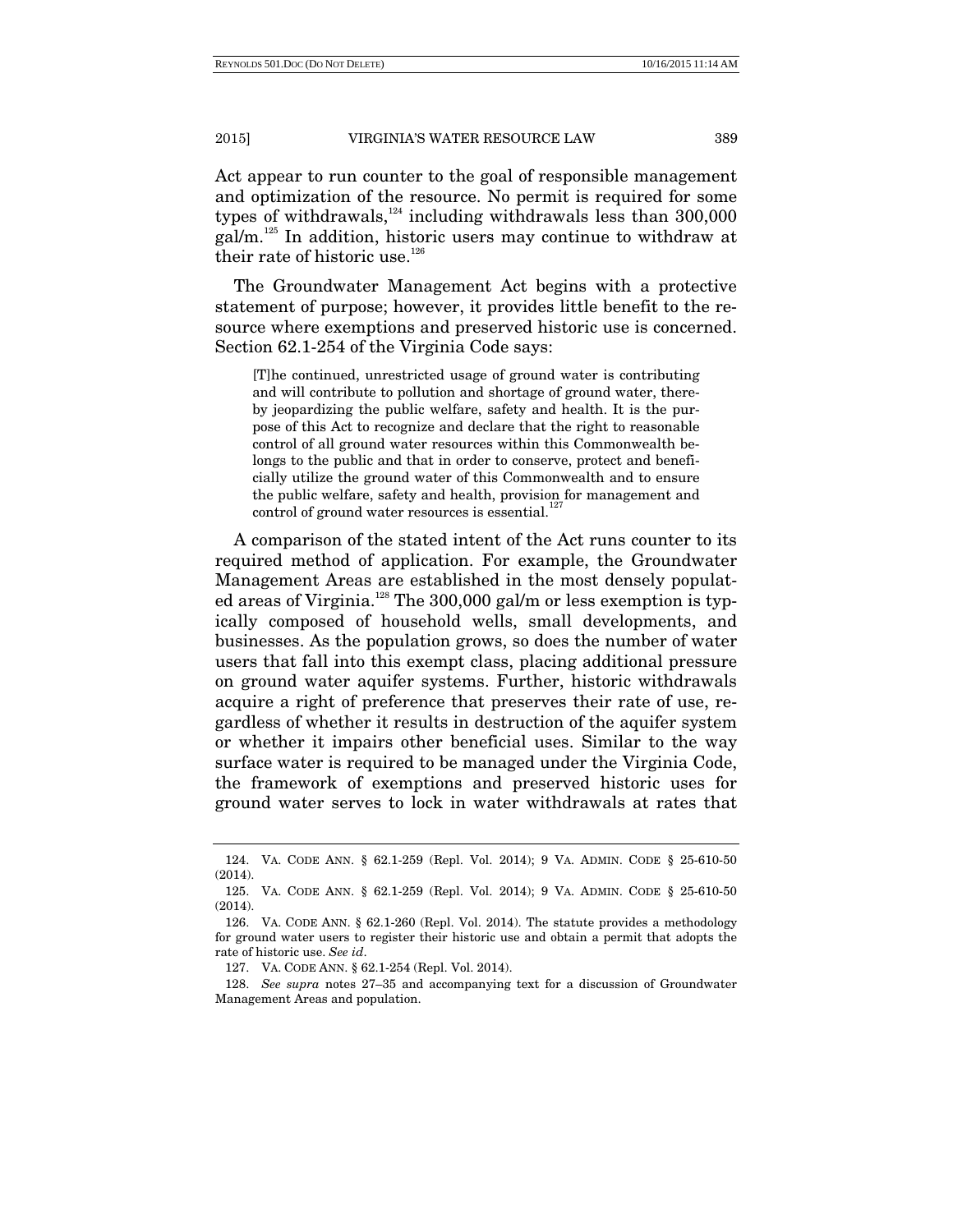pre-date the Groundwater Management Act. Those historic uses presumably contributed to the initial risk of over-allocation of the ground water resource. Further, the continued withdrawal of ground water at pre-1992 rates of use does nothing more than exacerbate the drawdown of the resource.

The problems with the Groundwater Management Act correlate with the condition of the Coastal Plain Aquifer System serving eastern and northern Virginia.<sup>129</sup> Although the Act was intended to help prolong water use, hydrologic modeling indicates withdrawals exceed the rate of recharge and the system is over allocated.130 As the population continues to rise and more demands are placed on ground water, revisions in the law will be required to ensure the resource is responsibly managed and optimized for the benefit of all users.

# III. THE VIRGINIA CONSTITUTION

The Virginia Constitution provides a clear ideological premise for responsible management of natural resources:

To the end that the people have clean air, pure water, and the use and enjoyment for recreation of adequate public lands, waters, and other natural resources, it shall be the policy of the Commonwealth to conserve, develop, and utilize its natural resources, [and] its public lands . . . . Further, it shall be the Commonwealth's policy to protect its atmosphere, lands, and waters from pollution, impairment, or destruction, for the benefit, enjoyment, and general welfare of the people of the Commonwealth.

A more powerful statement is provided by the Virginia General Assembly in section 62.1-44.36 of the Virginia Code, providing instruction on the content of water resource policy:

Being cognizant of the crucial importance of the Commonwealth's water resources to the health and welfare of the people of Virginia, and of the need of a water supply to assure further industrial growth and economic prosperity . . . . In formulating the Commonwealth's water resources policy, the Board shall, among other things, take into consideration but not be limited to the following principles and policies: (1) *Existing water rights are to be protected and preserved subject to the principle that all of the state waters belong to the public* 

 <sup>129.</sup> *Id*.

 <sup>130.</sup> VA. DEP'T OF ENVTL. QUALITY, *supra note* 4, at 11–12, 14, 58–62.

 <sup>131.</sup> VA. CONST. art. XI, § 1.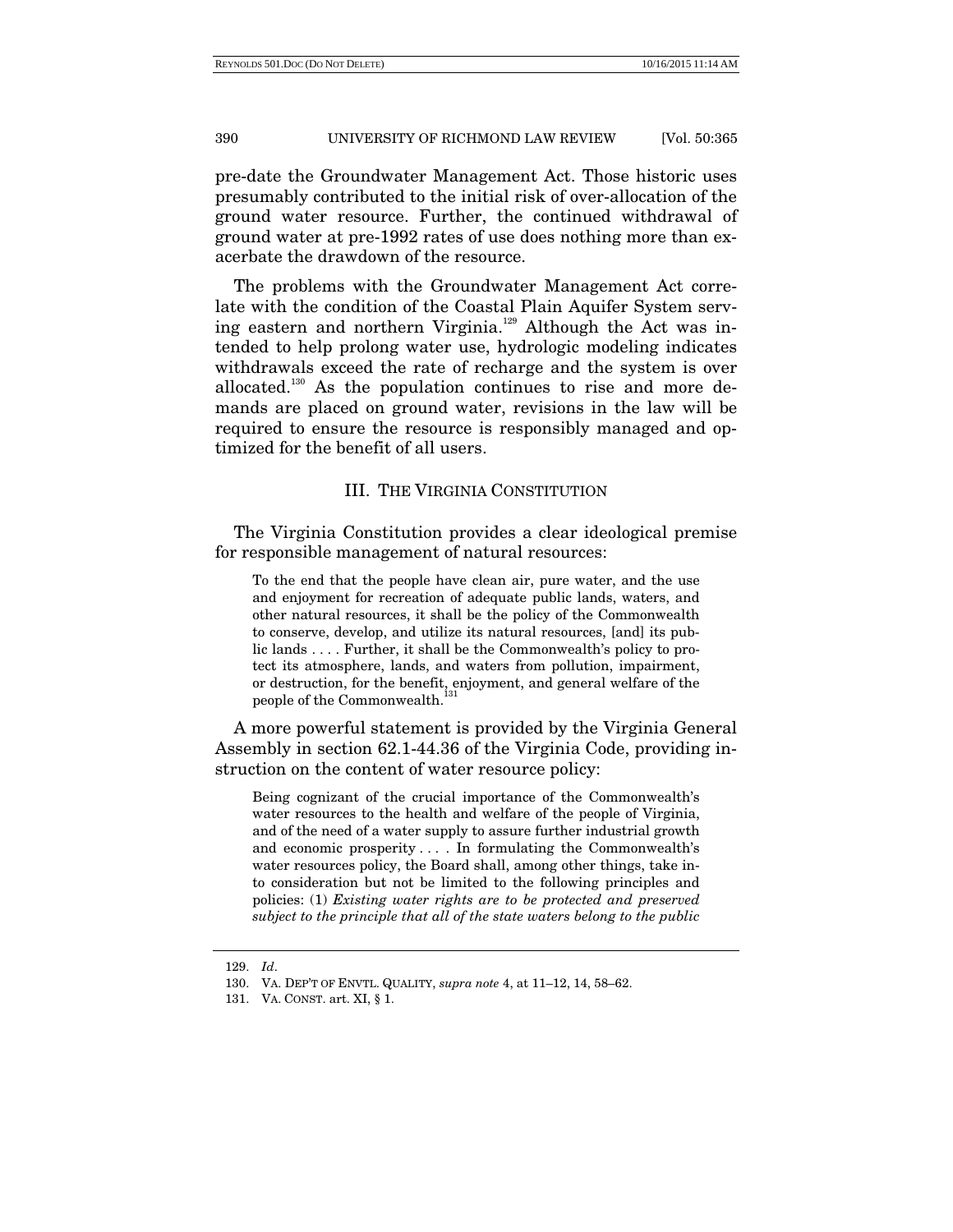*for use by the people for beneficial purposes without waste*; (2) Adequate and safe supplies should be preserved and protected for human consumption, while conserving maximum supplies for other beneficial uses. When proposed uses of water are in mutually exclusive conflict or when available supplies of water are insufficient for all who desire to use them, preference shall be given to human consumption purposes over all other uses; (3) *It is in the public interest that integration and coordination of uses of water and augmentation of existing supplies for all beneficial purposes be achieved for the maximum economic development thereof for the benefit of the Commonwealth as a whole*; (4) In considering the benefits to be derived from drainage, consideration shall also be given to possible harmful effects upon ground water supplies and protection of wildlife; (5) The maintenance of stream flows sufficient to support aquatic life and to minimize pollution shall be fostered and encouraged.<sup>1</sup>

The referenced sections of Virginia's Constitution and Code assert invaluable evidence of the scope and purpose of water resource law in Virginia. However, it is impossible to achieve the desired "integration and coordination of uses of water" where the common law riparian system does not require it, $^{133}$  where codified law frustrates it, and where water users are well positioned to take advantage of it. $134$  The Constitutional and policy premises are also in conflict with sections of the Code establishing water user preference. Those sections of the Code that provide exemptions, preclude alteration of riparian rights, $135$  or that require preservation of historic use<sup>136</sup> are tailored for the narrow purpose of accommodating specific constituencies and to assure water prosperity to a limited number of users. This philosophy runs counter to the constitutional mandate to govern a publicly owned resource for the benefit of the entire Commonwealth.

There are few opinions from the Virginia judiciary that offer insight into how courts might view exempt riparian and historic users in conflict with other permitted users or users that do not have specific statutory protection. There is also little insight into

 <sup>132.</sup> VA. CODE ANN. § 62.1-44.36 (Repl. Vol. 2014) (emphasis added).

 <sup>133.</sup> *See supra* notes 70–79 and accompanying text for a discussion of the weaknesses of the common law riparian doctrine.

 <sup>134.</sup> *See supra* notes 72–77 and accompanying text for a discussion of the absence of reporting and lack of enforcement of reporting.

 <sup>135.</sup> *See supra* note 81 and accompanying text for a discussion of statutory protection of riparian users.

 <sup>136.</sup> *See supra* notes 93, 103–04, 126 and accompanying text for a discussion of statutory protection of historic users.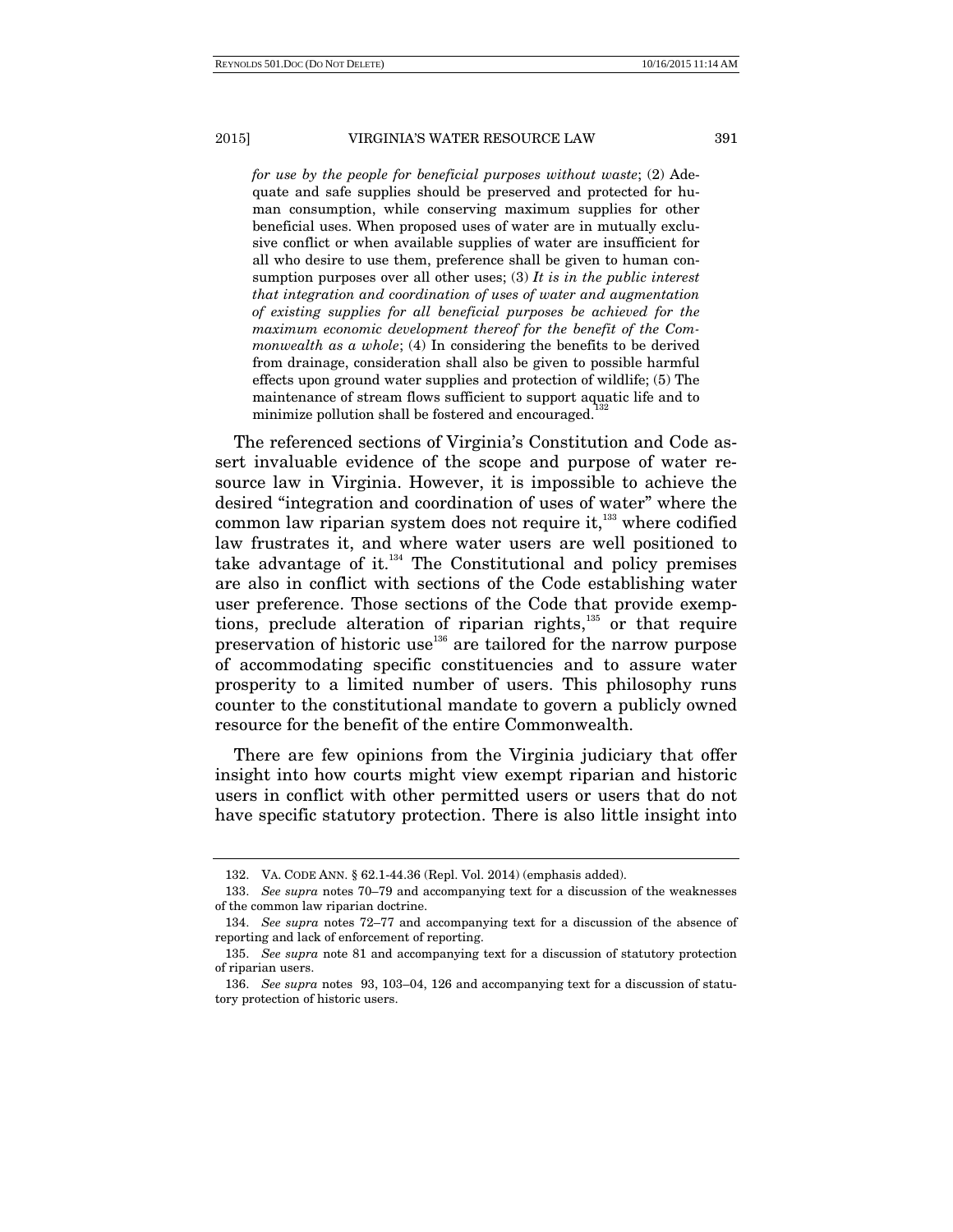how the protection of these users potentially conflicts with broad constitutional and policy statements tailored to the protection of water resources.

In an effort to promote responsible water management, state agencies, like DEQ, might defend its actions regarding the management of water resources through the assertion of constitutional authority. For example, police power provides sufficient authority to withstand a challenge from riparian or historic users for a taking<sup>137</sup> where a water supply program is properly administered to protect public health, the environment, or economic development. Private property rights, even water rights, are subject to extinction through police power for the common good of the public.138 A key difference between the use of eminent domain and police power is that compensation is required when eminent domain is exercised to acquire property for public use while it is not required when police power is exercised for the purpose of public protection. In the event that the use of police power results in a reduction of property value, the landowner is not necessarily entitled to compensation or damages.<sup>139</sup> A state's police power is generally given the broadest application and courts are reluctant to place limits on it. $140$  In practice, landowners have absolute title to their riparian property, but ownership is subject to the restriction that it cannot harm others and that the state may exercise police power to ensure protection of a public resource.<sup> $^{141}$ </sup> A pure and adequate water supply being so critical to the welfare of

 <sup>137.</sup> Article I, section 11 of the Virginia Code states "[t]hat no person shall be deprived of his life, liberty, or property without due process of law; that the General Assembly shall not pass any law impairing the obligation of contracts . . . , [nor any law whereby] private property shall be damaged or taken for public use, without just compensation." VA. CONST. art. I, § 11. The term "public uses" contemplates acquisition by public entities such as localities and public utilities. VA. CODE ANN. § 1-219.1.A (Repl. Vol. 2014). The section does not contemplate a potential taking occurring under DEQ's VWP program to allocate water to both private and public users with competing interests.

 <sup>138.</sup> *See* Commonwealth *ex rel*. State Water Control Bd. v. Cty. Util. Corp., 223 Va. 534, 542, 290 S.E.2d 867, 872 (1982) (citing Weber City Sanitation Comm'n v. Craft, 196 Va. 1140, 1148, 87 S.E.2d 153, 158 (1955)); *see* Baumann v. Smrha, 145 F. Supp. 617, 624 (D. Kan. 1956), *aff'd*, 352 U.S. 863 (1956) (acknowledging the power of the state to modify or reject riparian rights due to unsuitable conditions within the state); *In re* Hood River, 114 Or. 112, 163, 227 P. 1065, 1081 (1924).

 <sup>139.</sup> *Commonwealth* ex rel. *State Water Control Bd*., 223 Va. at 542, 290 S.E.2d at 872 (citing Bridgeport Hydraulic Co. v. Council on Water Co. Lands, 453 F. Supp. 942, 946 (D. Conn. 1977), *aff'd*, 439 U.S. 999 (1978)).

 <sup>140.</sup> *Weber City Sanitation Comm'n*, 196 Va. at 1147, 87 S.E. 2d at 157–58.

 <sup>141.</sup> *Id*. at 1148, 87 S.E.2d at 158.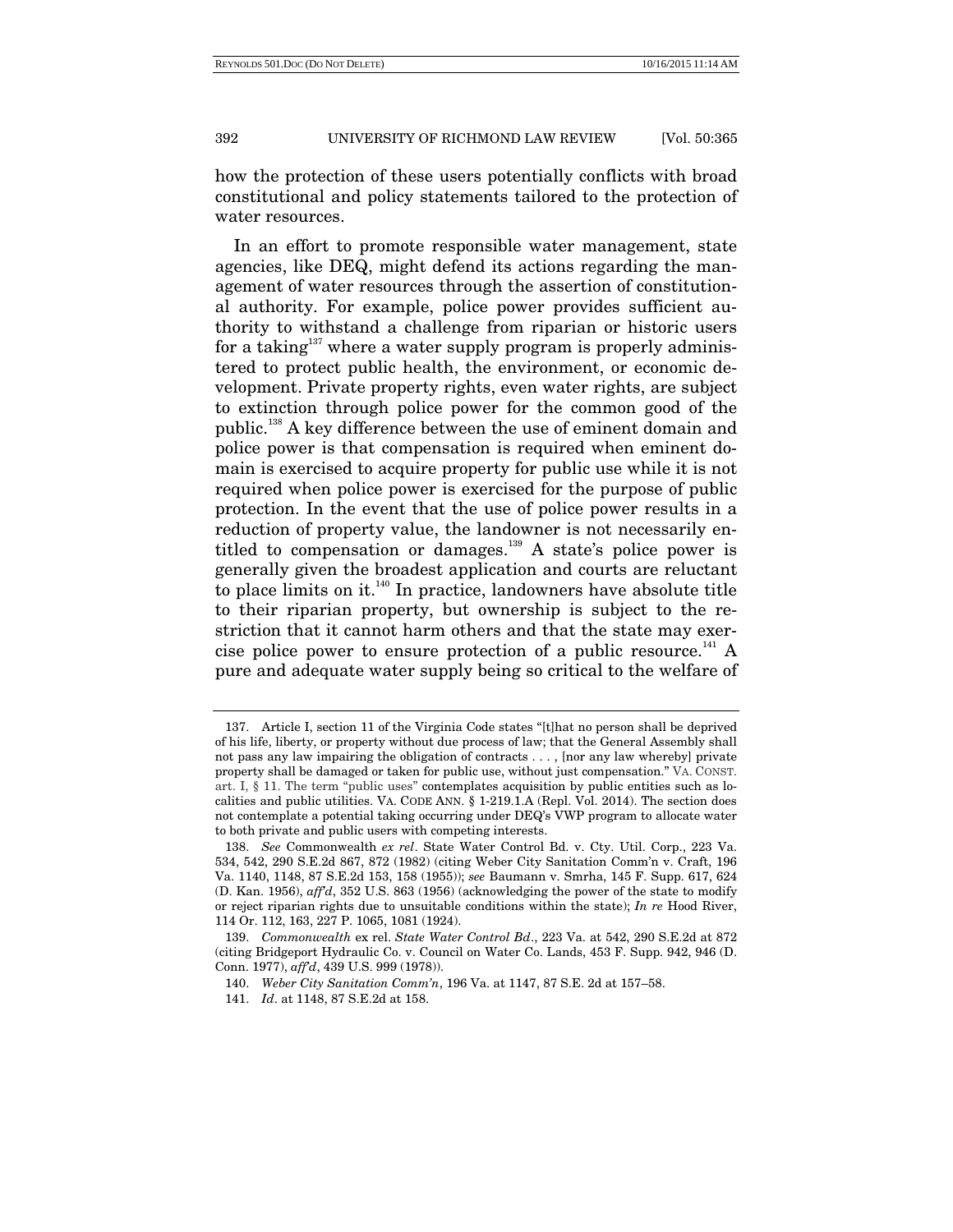the public may be protected through the use of police power, resulting in the limitation or even constructive retirement without compensation of those rights and uses currently exempt from regulation and receiving protection under the Virginia Code.<sup>142</sup>

# IV. SUGGESTED REVISIONS TO THE CODE OF VIRGINIA

Protection of limited classes of water use will become more difficult to defend where constitutional and regulatory frameworks must favor an equitable approach to water supply management that recognizes water as a publicly owned resource. This approach does not necessarily require that any particular class of water user, whether exempt, riparian or historic, loses access to water. Instead, it is dependent on accurate accountability of the resource and an acknowledgment that accountability simply provides more effective resource management for the benefit of every current and prospective user.<sup>143</sup> In other words, accountability provides protection to the exempt, riparian, and historic users. Further, it helps to define reasonable use for riparian landowners while also providing data for more accurate projections of water supply for other prospective uses.

There are relatively simple statutory solutions to promote better resource accountability. The sections of the Virginia Code referenced above that provide protection to exempt, historical, and riparian users do not necessarily require substantial revision.<sup>144</sup> Expanded registration, permitting, and reporting requirements in the Virginia Code to include these users could improve resource management and allocation. In turn, all users would benefit from improved management through optimized and prolonged use of the resource.

 <sup>142.</sup> *Id*. at 1150, 87 S.E.2d at 159–60.

 <sup>143.</sup> Economic development requires responsible water resource management. Water intensive industries are sensitive to water supply, premising planning and location decisions, as well infrastructure investment on a state's ability to provide adequate, long-term water supply. Where a manufacturer is part of the energy, paper, beverage, or another water intensive industry, water can be a determinative factor in the business model, influencing whether a facility can be developed. States having effective management over the resource can make investments in managing water resources to attract industry and promote economic development.

 <sup>144.</sup> VA. CODE ANN. § 62.1-44.15 (Cum. Supp. 2014). Sections 62.1-253, 62.1-258, and 62.1-259 of the Virginia Code provide protection to riparian and historical water users. VA. CODE ANN. §§ 62.1-253, -258 to -59 (Repl. Vol. 2014).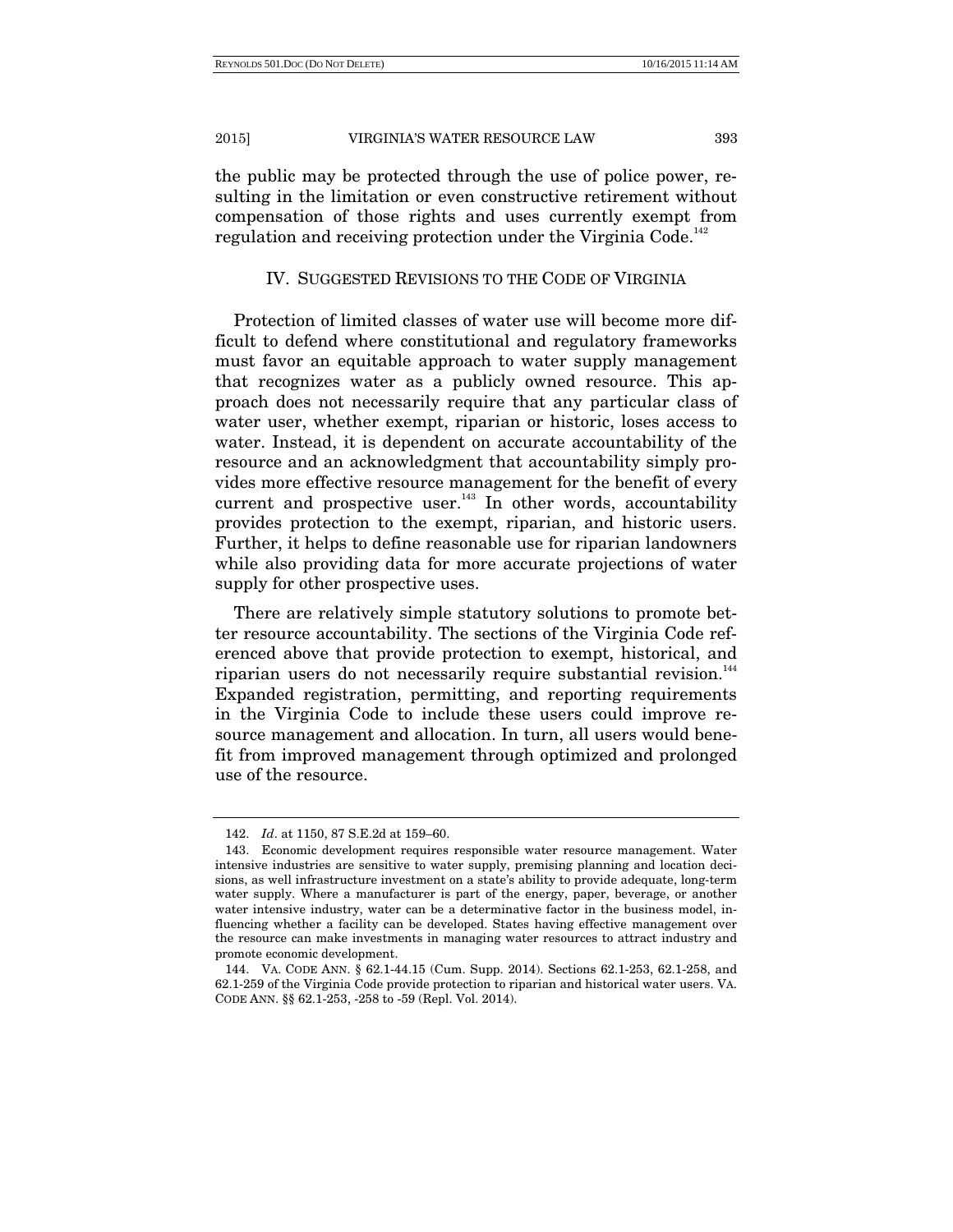• Comprehensive registration and monthly reporting should be required for all surface and ground water withdrawals occurring outside management areas at or above 100,000 gal/m. Registration should include location and purpose of the withdrawal while monthly reporting should include frequency and volume of water used. For those users with withdrawals below 100,000 gal/m, primarily households, small developments, and small business, only registration should be required. Appropriate enforcement authority should be granted to interested regulatory agencies to assess fines to encourage compliance. Requiring comprehensive registration and reporting has several advantages, including evidence of reasonable use of a riparian right or historic use, protection of use in the context of other users, prevention of conflict and litigation, and a more efficient methodology for water allocation.

• While registration and reporting account for water withdrawals, monitoring accounts for how much water is available. One of the most important challenges to water resource management in Virginia is the availability of sufficient investment to monitor and characterize surface water and ground water. A meaningful state-wide monitoring program is required to determine the quantity and quality of water supply, particularly for ground water systems like the Coastal Plain Aquifer System. An effective monitoring network serves to provide accurate levels of available water in the context of required in-stream flow, minimum aquifer system levels, riparian and historic use, and permitted use. Ideally, monitoring networks provide a tool to adapt management of the resource to drought conditions, demand, and available supply. An investment in a comprehensive watermonitoring network achieves returns from an ability to more accurately predict availability for the benefit of public water supply, industry and other beneficial uses.

• Preservation of historic uses in Ground Water and Surface Water Management Areas does little to optimize and prolong the resource. Historic withdrawals maintain their rate of use, regardless of whether it results in destruction of the water resource or impairs other uses. The preservation of historic use, combined with an exemption from permitting in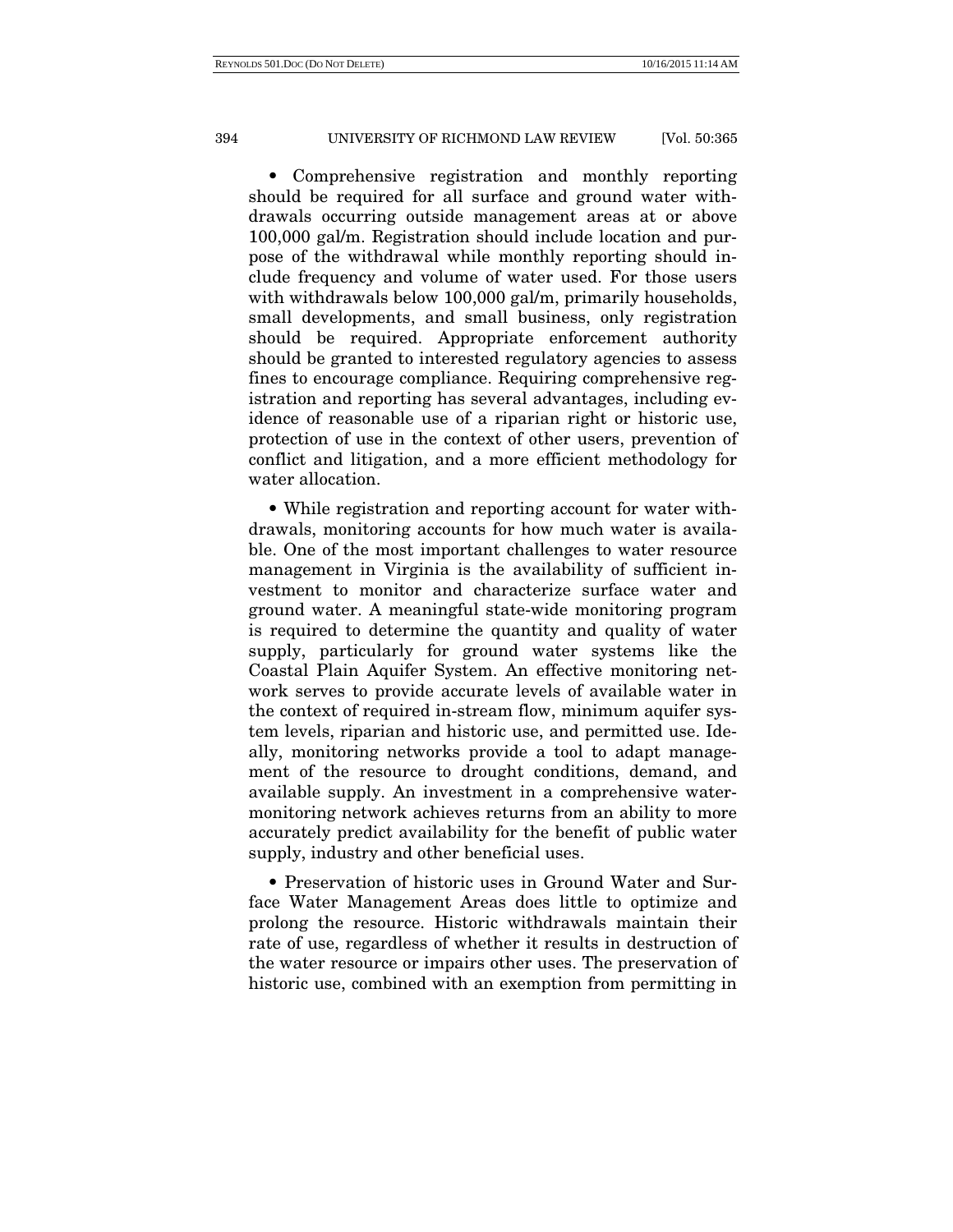the Virginia Code, serves to lock in water withdrawals, preclude responsible management, and protect historic rates of withdrawal that place water resources in peril. In addition, the Virginia Code provides a permit exemption for withdrawals of 300,000 gal/m or less. Since management areas are established in the most densely populated areas of Virginia,<sup>145</sup> the exemption is typically composed of household wells, small developments, and businesses. As a result, this is a growing group of exempt users placing additional stress on an already decreasing water supply. In an effort to effectively manage water in the most stressed areas of the Commonwealth, all withdrawals at or above 100,000 gal/m should be required to obtain a permit that includes conditions of conservation, regular monitoring and reporting. For those users with withdrawals below 100,000 gal/m, only registration of the withdrawal should be required. Requiring permitting of a larger class of withdrawals would improve accountability of the resource and potentially encourage economic development in more sparsely populated areas where water supply is available.

• As a final measure to promote comprehensive accountability of the resource and improved equity, all users should be required by the State Water Control Law to fully register and report usage, regardless of any existing common law right or statutory exemption. Common law riparian rights and the VWP permitting program are not necessarily in conflict, and riparian interests do not have to be placed at risk of constructive loss upon approval of each new VWP permit. Conversely, the VWP program is potentially protective of riparian interests. A requirement for riparian registration and reporting of water usage could presumably work to formally acknowledge and protect riparian interests in the context of a wellmanaged VWP program. Riparian participation in a managed system would promote accurate data development, assist in the prediction of available water supply and reduce the risk of permitting more users than the water source can supply. Compliance with such a requirement could affirmatively preclude any potential constructive loss through the

 <sup>145.</sup> *See supra* notes 27–35 and accompanying text for a discussion of Groundwater Management Areas and population.